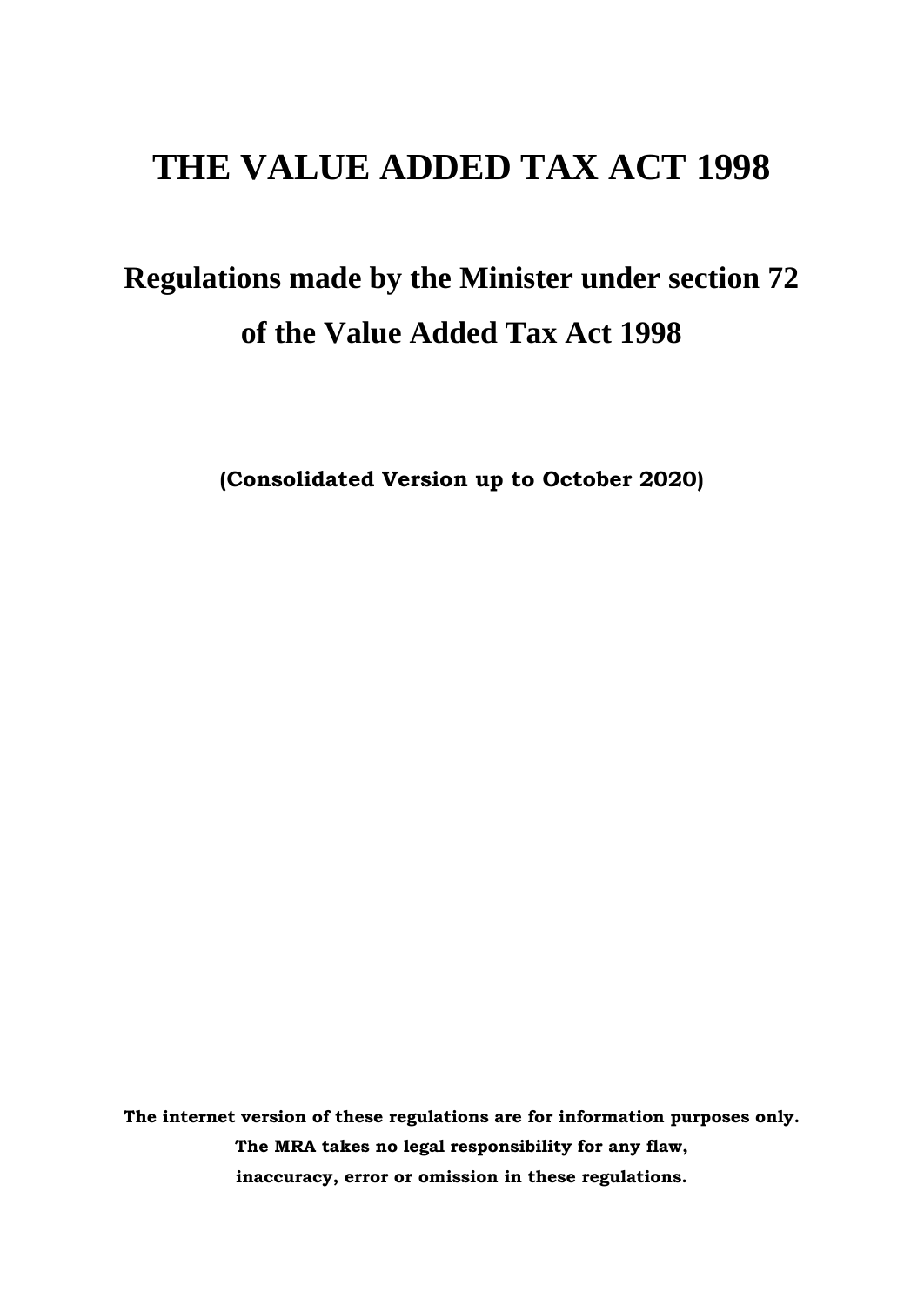*Government Notice No 87 of 1998*

## **THE VALUE ADDED TAX ACT 1998 Regulations made by the Minister under section 72 of the Value Added Tax Act 1998**

### **1. Short title**

These regulations may be cited as the Value Added Tax Regulations 1998.

### **2. Interpretation**

In these regulations -

"Act" means the Value Added Tax Act 1998;

## **3. Charge to value added tax <sup>1</sup>**\*

For the purposes of section 9(4)(b) of the Act, the prescribed time shall be 20 days*.*

### **4. Registration**

(1) A person who applies for registration under section 15 or 16 of the Act shall produce such documents, and furnish such information in support of his application, as the Director-General may require. **<sup>2</sup>**\*

(2) A registered person shall declare, electronically or otherwise, the VAT Registration Number allocated to him under section 17 of the Act on every bill of entry submitted by him at Customs.

(3) Where a registered person -

- (a) changes his name or trading name;
- (b) changes the address of any of his business premises;
- (c) opens any new business premises; or
- (d) changes the nature of his business,

he shall immediately notify in writing the Director-General and return to the Director-General his certificate of registration and all its copies.

(4) On receipt of a notification under paragraph (3) the Director-General may, after considering such information he may require, amend the certificate or issue a fresh certificate to the registered person.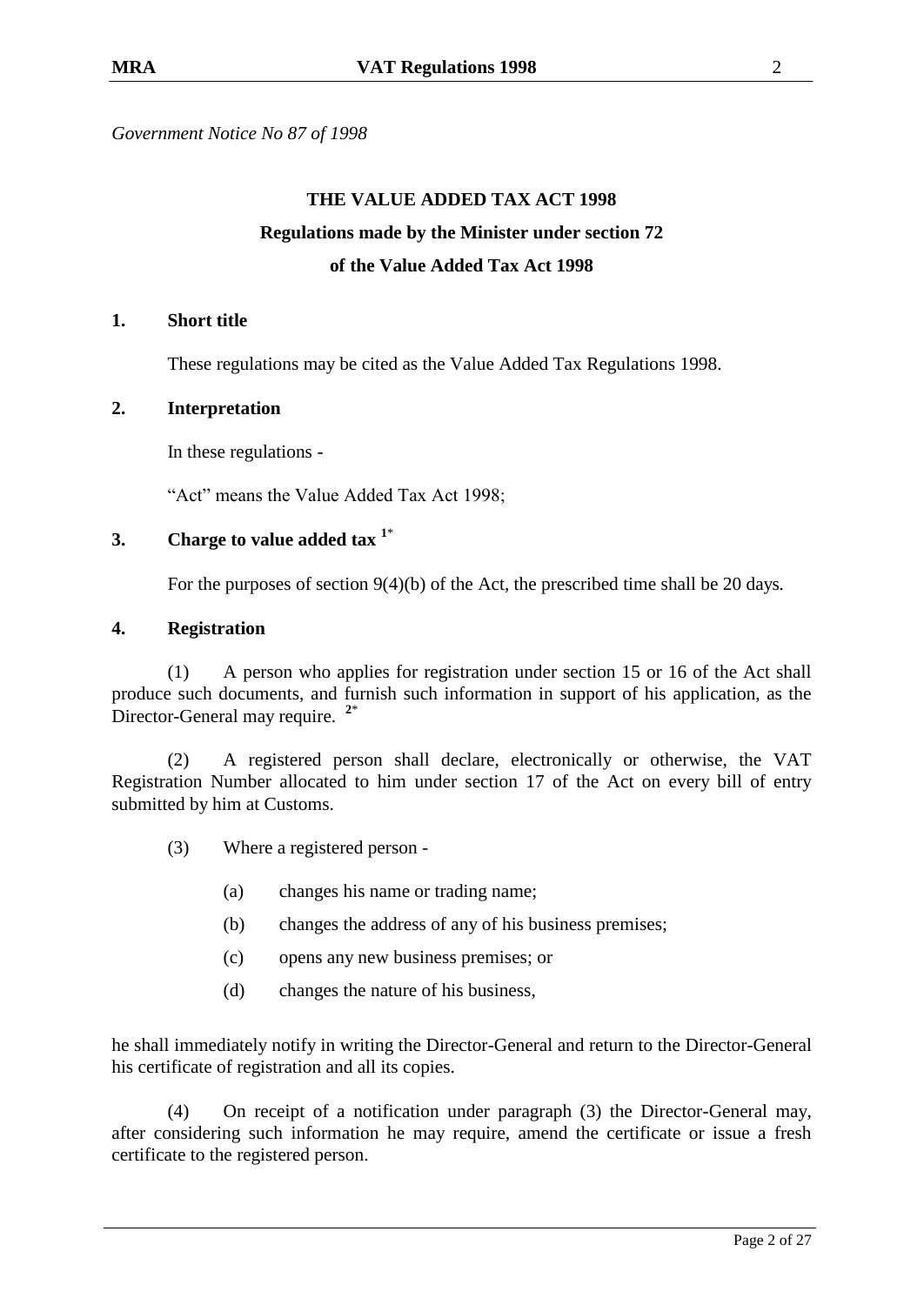(5) Every registered person shall display in a conspicuous place at each of his business premises –

- (a) his certificate or a photocopy of his certificate; and
- (b) a distinctive mark provided by the Director-General to indicate that the person is registered for VAT.
- (6) Where a registered person operates
	- (a) at a place other than his usual place of business; or
	- (b) at a trade fair,

he shall give at least 7 days' prior notice thereof to the Director-General in writing.

(7) On receipt of a notice under paragraph (6), the Director-General may require the registered person to furnish such information and to make such arrangements as may be necessary in order to ensure that VAT is properly accounted for.

## **4A. Cancellation of registration or voluntary registration <sup>3</sup>**\*

(1) Where the annual turnover of taxable supplies of a registered person does not exceed and is not likely to exceed, the amount specified in the Sixth Schedule, he may, subject to paragraph (2) and section 15(2) and (2A) of the Act, apply to the Director-General, in such form and in such manner as may be determined by the Director-General, for cancellation of his registration.

- (2) Where a registered person
	- (a) makes an application under paragraph (1), the Director-General, on being satisfied that, having regard to all circumstances of the case, it is expedient to do so, may cancel the registration of the registered person with effect from such date as the Director-General may determine and give notice thereof to the person;
	- (b) does not make an application under paragraph (1), he shall be deemed to be registered under section 16 of the Act.

(3) Where the registration of a registered person is cancelled under paragraph (2)(a), the provisions of section 18(2) of the Act shall apply to the person.

(4) Where the annual turnover of taxable supplies of a registered person under section 16 of the Act exceeds the amount specified in the Sixth Schedule, he shall be deemed to be registered under section 15 or the Act.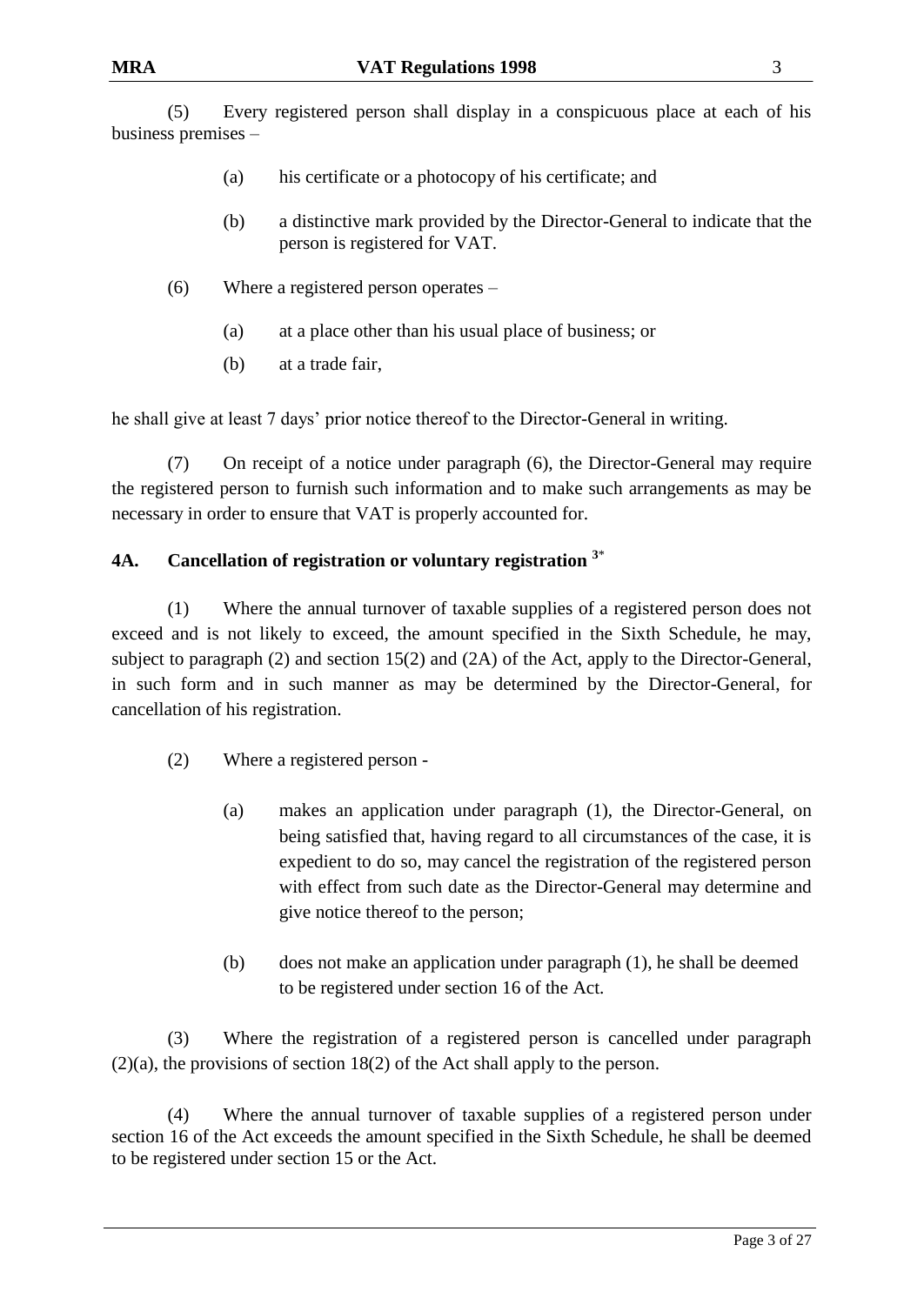## **5. Receipt <sup>4</sup>** \*

A person, other than a registered person, who issues a receipt under section 19 of the Act shall specify in the receipt-

- (a) his name, business address, and his business registration number;
- (b) its serial number and date of issue;
- (c) the quantity and description of the goods or the description of the services; and
- (d) the value of the supply.

## **6. Record**

(1) A person who imports goods or to whom a supply of goods or services is made shall keep a record, on computer or otherwise, in respect of those goods or services showing -

- (a) the bill of entry number and date;
- (b) the date on which the goods or services are supplied;
- (c) the date and reference number of the receipt or invoice or VAT invoice;
- (d) description of the goods or services;
- (e) in the case of goods imported, the value for VAT purposes and the amount of VAT;
- (f) in the case of goods or services supplied to him, the value of the supply and the amount of VAT where it is evidenced by a VAT invoice; and
- (g) particulars of debit notes received.

(2) A person who exports goods or supplies goods or services shall keep a record, on computer or otherwise, in respect of those goods or services showing  $-$ <sup>5\*</sup>

- (a) the bill of entry number and date;
- (b) the date on which the goods or services are supplied;
- (c) the date and reference number of the receipt or invoice or VAT invoice;
- (d) description of the goods or services;
- (e) in the case of goods exported, the value of the goods ;
- (f) in the case of goods or services supplied by him, the value of the supply and if he is a registered person, the amount of VAT chargeable; and
- (g) particulars of credit notes issued.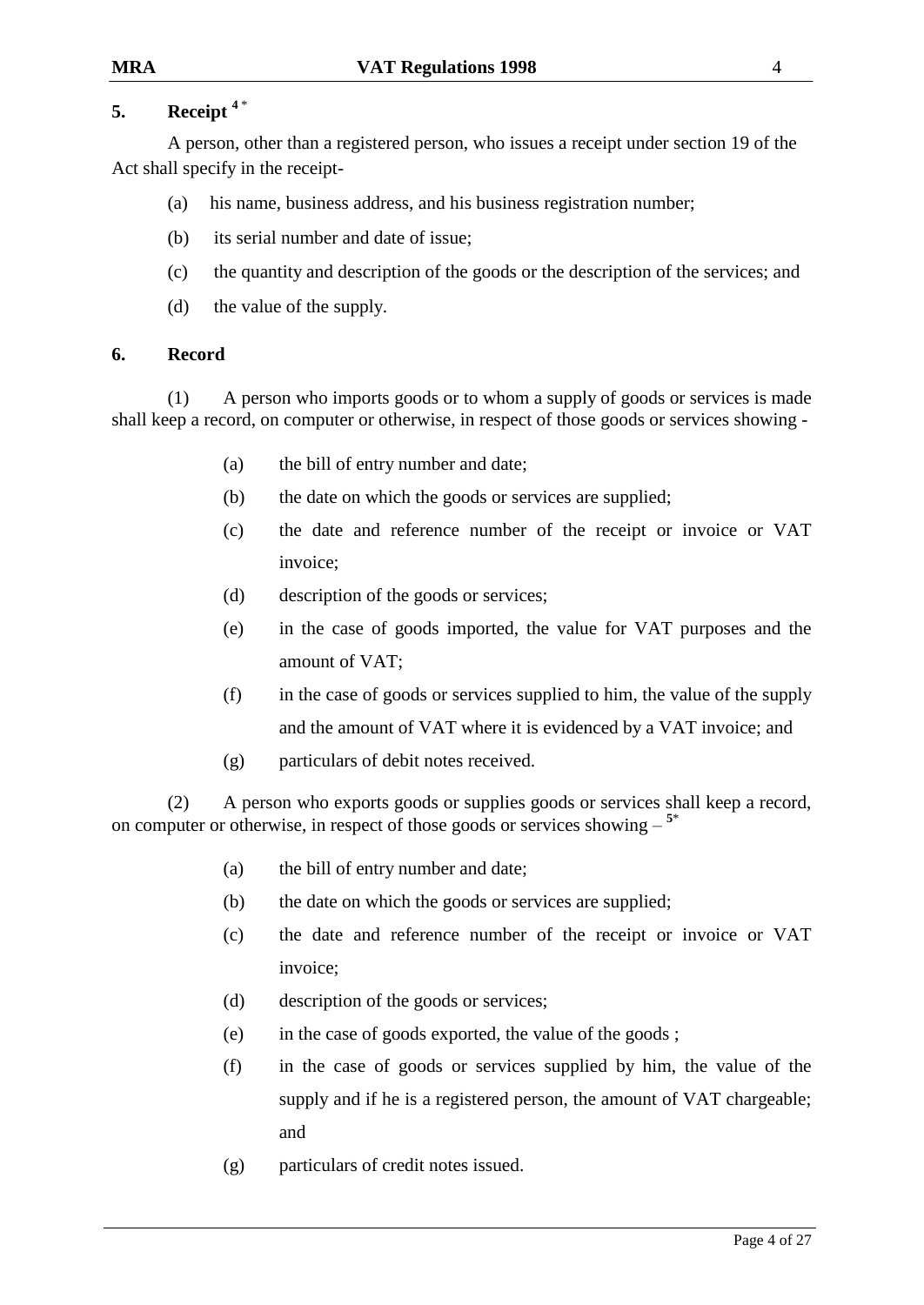## **7. Record of stocktaking**

A registered person shall, for the purposes of the Act, keep a record, on computer or otherwise, a record of any physical stocktaking of goods made.

### **8. VAT invoice**

Every VAT invoice, other than a computer-generated VAT invoice, shall indicate the name and address of the printer.

## **8A. Alternative basis of apportionment of input tax <sup>6</sup>**\*

(1) Where a registered person claims, having regard to the nature of his business, that the apportionment of input tax in accordance with section  $21(3)(b)$  of the Act is not fair and reasonable, he may, for the purposes of section  $21(3)(d)$  of the Act, make an application to the Director-General to use an alternative basis of apportionment of input tax.

(2) An application under subsection (1) shall be in such form as may be approved by the Director-General and shall include -

- (a) the reasons for which the apportionment of input tax in accordance with section 21(3)(b) of the Act is not fair and reasonable;
- (b) the description of the alternative basis of apportionment; and
- (c) such other information as may be specified in the form of application.

(3) On receipt of an application under paragraph (1), the Director-General may require such further information or document as may be necessary for the purposes of considering the alternative basis of apportionment.

(4) Where the Director-General is satisfied that, in relation to the business of the registered person, an alternative basis of apportionment would give a fair and reasonable apportionment of input tax, he may, by notice in writing, approve such alternative basis on such conditions as are specified in paragraph (5).

- (5) An approval under paragraph (4) shall be subject to the following conditions
	- (a) the approved alternative basis of apportionment shall take effect as from the beginning of the accounting period of the registered person following the date of the approval;
	- (b) the registered person shall maintain appropriate records so that the alternative basis of apportionment can be readily verified by the Director-General.**<sup>7</sup>** \*
	- (c) where changes in the circumstances of the business no longer render the alternative basis fair and reasonable, the registered person shall, not later than one month after the occurrence of these circumstances, notify the Director-General in writing;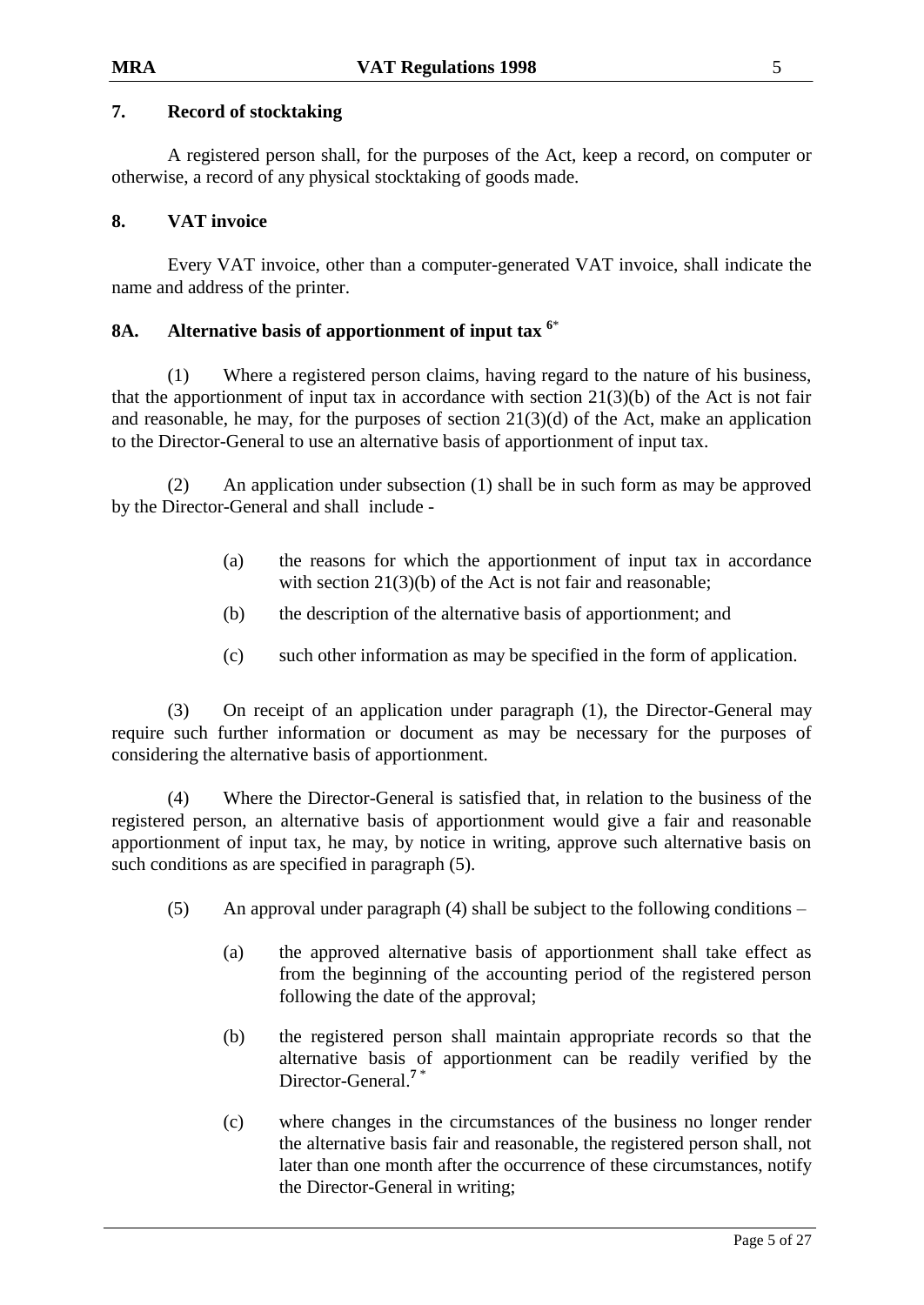(d) the registered person shall continue to apply the alternative basis of apportionment until such time as the Director-General otherwise notifies the person in writing.

## **9. Return and payment of tax**

For the purposes of section  $22(1)$  of the Act, the prescribed time shall be 20 days*.* **8** \*

(2) Every registered person whose annual turnover of taxable supply exceeds the amount specified in the Second Schedule to the Act or who is required to submit electronically an annual return of income under section 116 of the Income Tax Act shall, unless otherwise authorised **<sup>9</sup>**\* –

- (a) submit his return and make any payment of the tax due electronically through such computer system as may be approved by the Director-General; and
- (b) continue to comply with subparagraph (a) until such time he ceases to be a registered person **<sup>10</sup>**\*

(3) Notwithstanding paragraph (1), where a registered person submits his VAT return and makes any payment of tax electronically in accordance with paragraph (2) the prescribed time shall be one month. **<sup>11</sup>**\*

(4) Notwithstanding paragraph (3), the prescribed time for submission of the VAT return and for any electronic payment of tax, in respect of the month of -

- (a) May, shall be 2 days, excluding Saturdays and public holidays, before the end of June; and
- (b) November, shall be 2 days, excluding Saturdays and public holidays, before the end of December. **<sup>12</sup>**\*

## **9A Repayment of tax 13\***

 $(a)^{14}$  Where a registered person submits his return in the manner specified in regulation 9(2) and is entitled to make a claim for a repayment of tax under section 24 of the Act, he shall make such claim electronically at the time he submits his return.

(b) For the purpose of section 24(4)(aa) of the Act, the repayment of the whole or part of the excess amount may be allowed where the excess amount arises as a result of allowable input tax attributable to -

- (i) taxable supplies declared in a return for a previous taxable period;
- (ii) taxable supplies made to exempt persons or bodies; or
- (iii) taxable goods that are proved to the satisfaction of the Director-General to be obsolete, defective, damaged or unfit for human consumption and are destroyed or re-exported, as the case may be,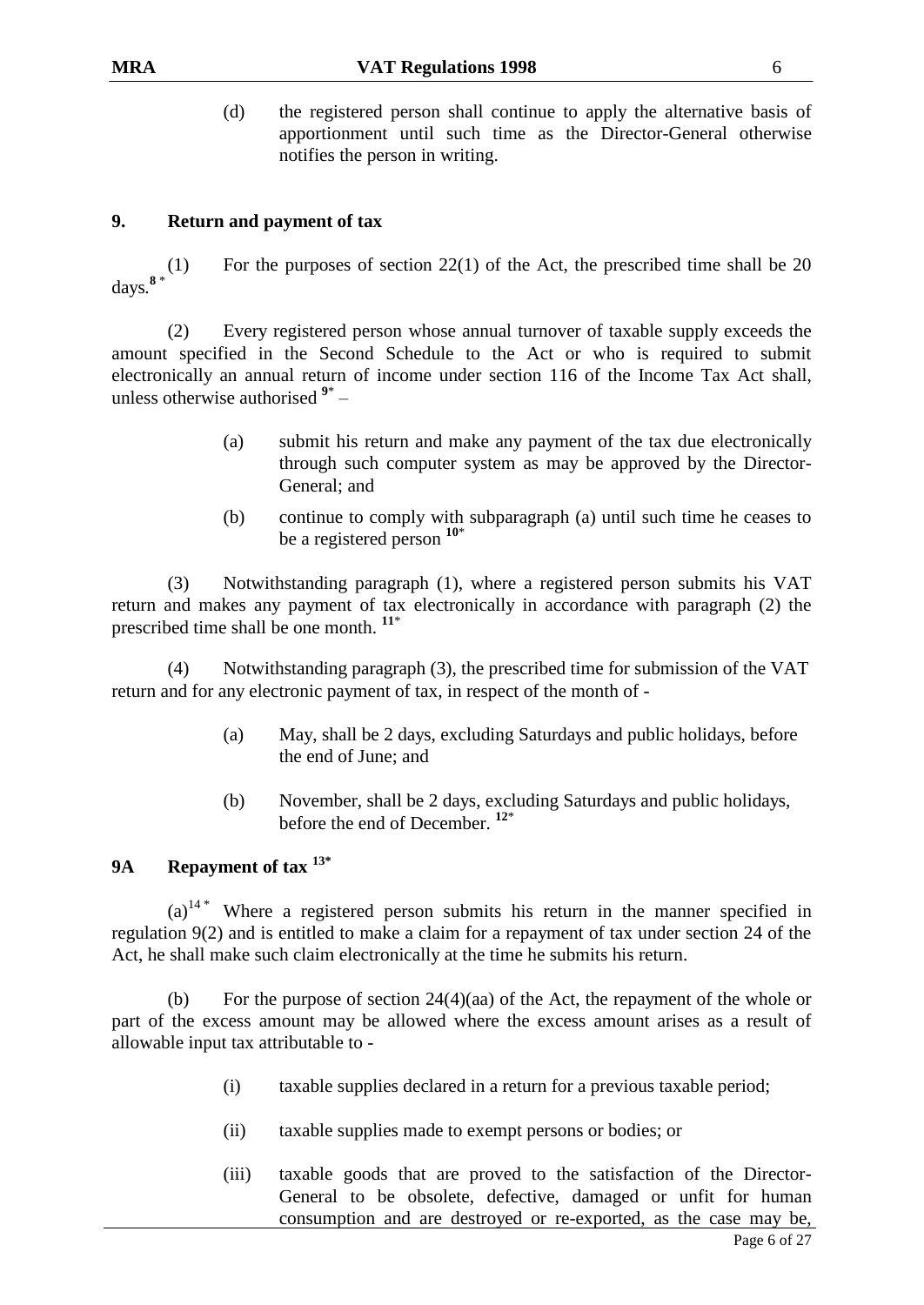provided that the excess amount exceeds 100,000 rupees and is unlikely to be set off against subsequent output tax during the following 12 months.

## **10. Proceedings for temporary closing down of business**

(1) An application under oath made under section 36(2)(a) of the Act shall be in the form specified in the First Schedule.

(2) An order made under section  $36(2)(c)$  of the Act shall be in the form specified in the Second Schedule.

(3) Upon execution of an order issued under paragraph (2), the usher shall make a return as provided in the form referred to in paragraph (2).

## **11. Recovery of tax by distress and sale**

A warrant issued under section 44 of the Act shall be in the form specified in the Third Schedule.

## **12. Inscribed privilege**

(1) A memorandum deposited under section 45(2) of the Act shall be in the form specified in the Fourth Schedule.

(2) A request under section 45(5) of the Act shall be in the form specified in the Fifth Schedule.

## **12A. Goods or services supplied to a holder of a freeport licence 15\***

Where a VAT registered person supplies goods or services to a person holding a freeport licence, he shall, for the purpose of item 5 of the Fifth Schedule to the Act, comply with such procedures as may be laid down by the Director-General*.* 

## **13. Deferred Duty and Tax Scheme 16\***

No person shall operate a shop under the Deferred Duty and Tax Scheme under section 22 of the Customs Act unless he registers himself as a registered person with effect from the date he is authorised by the Director-General to operate the shop.

## **14. VAT free supplies to visitors or departing citizens of Mauritius <sup>17</sup>**\*

 $(1)$  In this regulation –

"approved person" means the approved person under regulation 90(14) of the Customs Regulations 1989;

"customs control" has the same meaning as in the Customs Act;

"proper officer" has the same meaning as in the Customs Act.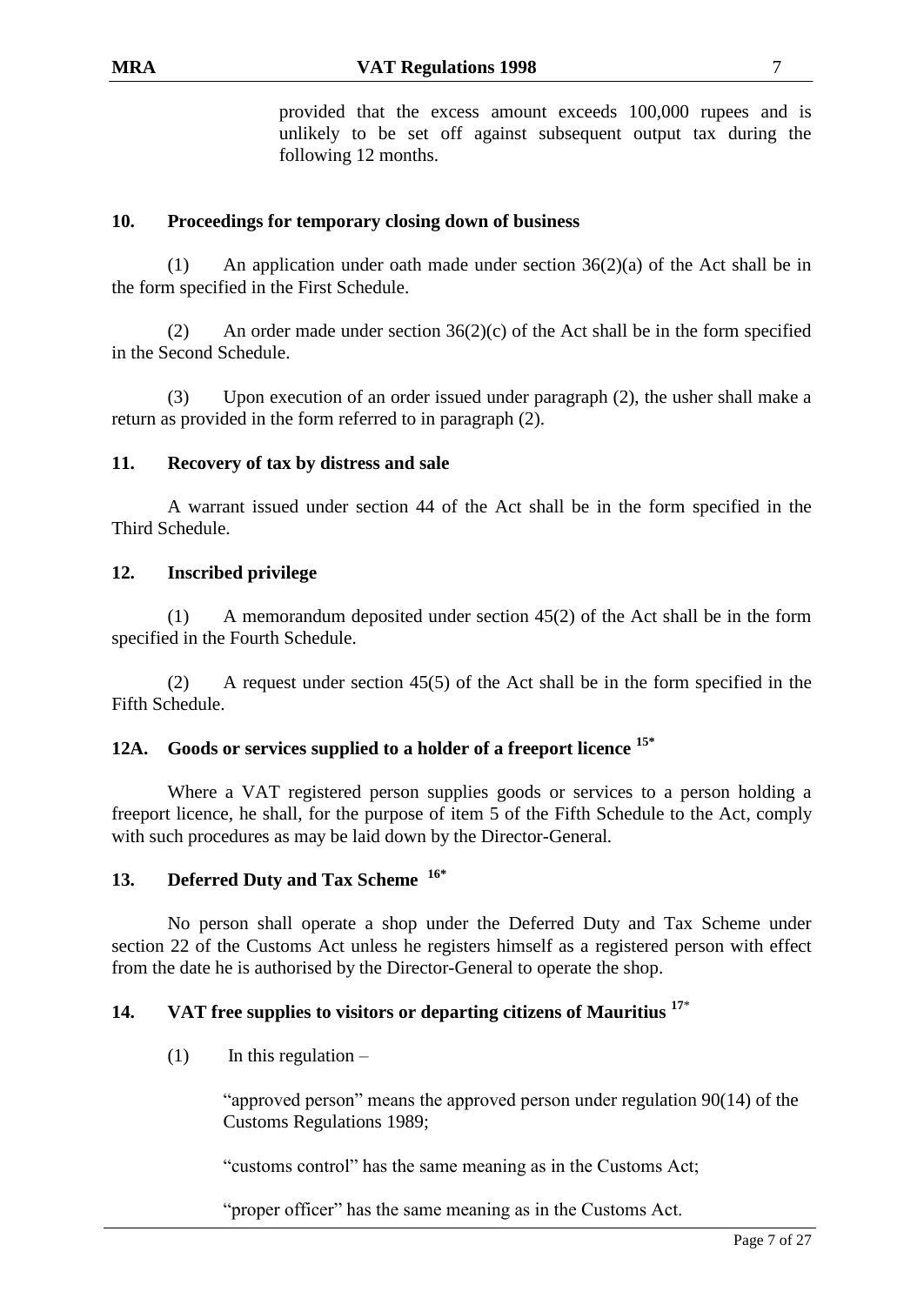- (2) Subject to this regulation, any VAT registered person may make
	- (a) VAT paid supplies of taxable goods to a visitor, the amount of VAT paid being refundable, under customs control, to the visitor at the time of his departure from Mauritius; or
	- (b) supplies of taxable goods free of VAT to a visitor or departing citizen of Mauritius provided that the goods are delivered, under customs control to the visitor or departing citizen of Mauritius, as the case may be, at the port or airport.**<sup>18</sup> \***

(3) No supply of taxable goods shall be made under paragraph (2)(b) in the Island of Rodrigues to a visitor or departing citizen of Mauritius unless he leaves Rodrigues on an international flight.

(4) No supply of spirits, wine, cigarettes and other tobacco products shall be made under paragraph (2)(a). **19**\*

- (5) Any refund under paragraph  $(2)(a)$  shall be made
	- (a) by the approved person to a visitor leaving the Island of Mauritius by air; or
	- (b) by the Director-General to a visitor leaving the Island of Mauritius by sea or leaving the Island of Rodrigues on an international flight.

(6) Where VAT paid supplies of taxable goods are made to a visitor, the approved person or the Director-General as the case may be, shall refund to the visitor the VAT paid on the goods, after deducting there from the sum of the administrative charges specified in Parts I and II of the Seventh Schedule.**20\***

(7) No refund of VAT shall be made by the approved person where the amount otherwise refundable before deduction of administrative charges is less than 300 **<sup>21</sup>** \* rupees in the aggregate in respect of purchases made.

(8) Every VAT registered person and the approved person shall comply with such conditions as may be imposed by the Director-General.

Where taxable goods supplied in accordance with paragraph  $(2)(b)$  have remained unclaimed by the visitor or departing citizen of Mauritius for a period exceeding 8 days from the date of his departure, the approved person shall hand over those goods to the proper officer.

(10) The approved person, shall forward, on a monthly basis, to the Director-General, a return of goods received and handed over to visitors or departing citizens of Mauritius and of goods remaining unclaimed which have been handed over to the proper office.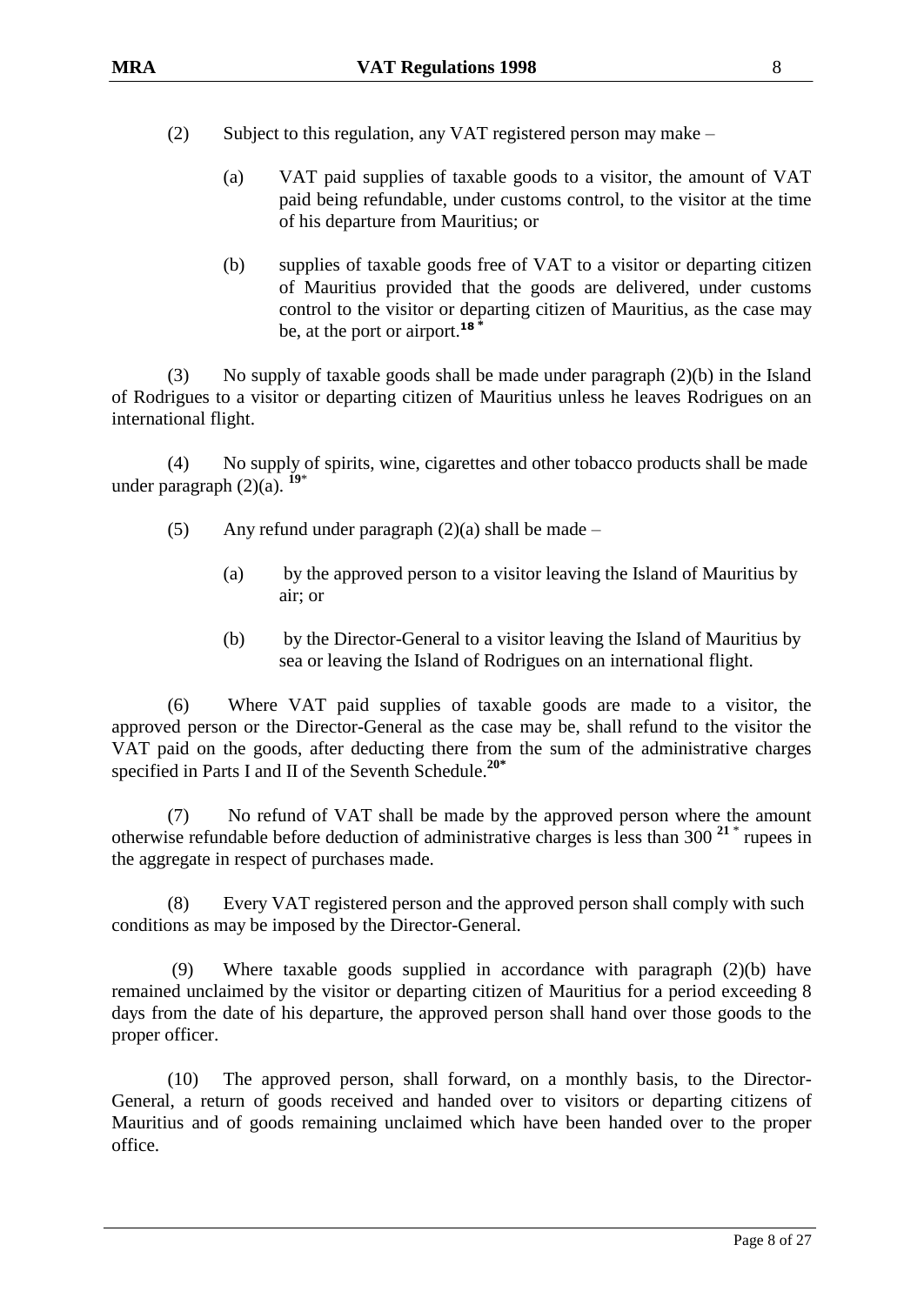## **15. Refund of tax**

Any person who applies for a refund of tax under section 65 of the Act shall produce such documents and furnish such information in support of his application as the Director-General may require.

## **16. Exempt bodies or persons**

For the purposes of section 66 of the Act -

- (a) a body or person referred to in that section shall, at the time of importation, give a certificate to Customs that he is exempt from the payment of VAT on the goods he is importing; and
- (b) a registered person shall, at the time a supply is made by him to that body or person referred to in that section, obtain from that body or person a written declaration that the body or person is exempt from the payment of VAT on the supply made.

### **17. Admissibility of documents produced by computer**

(1) Where a computer system has been approved by the Director-General under section 30 of the Act, the conditions to be satisfied for section 69 of the Act to apply shall be as follows -

- (a) the statement contained in the document was processed by the computer during a period over which the computer was being used to process and store information;
- (b) the computer was operating properly during that period or, if it was not operating properly or was out of operation during that period or part of that period, the processing or storing of the statement contained in the document or the accuracy of its contents was not thereby affected;
- (c) information shall be taken to be supplied to a computer where it is supplied thereto in any appropriate form and whether it is so supplied directly, or by means of any appropriate equipment, with or without human intervention; and
- (d) the document shall be taken to be produced by a computer whether it was produced by it directly, or by means of any appropriate equipment, with or without human intervention.

(2) In any proceedings, where a document containing a statement is produced by virtue of section 69 of the Act, a certificate –

- (a) identifying the document containing the statement and describing the manner in which it was produced;
- (b) giving such particulars of any device involved in the production of that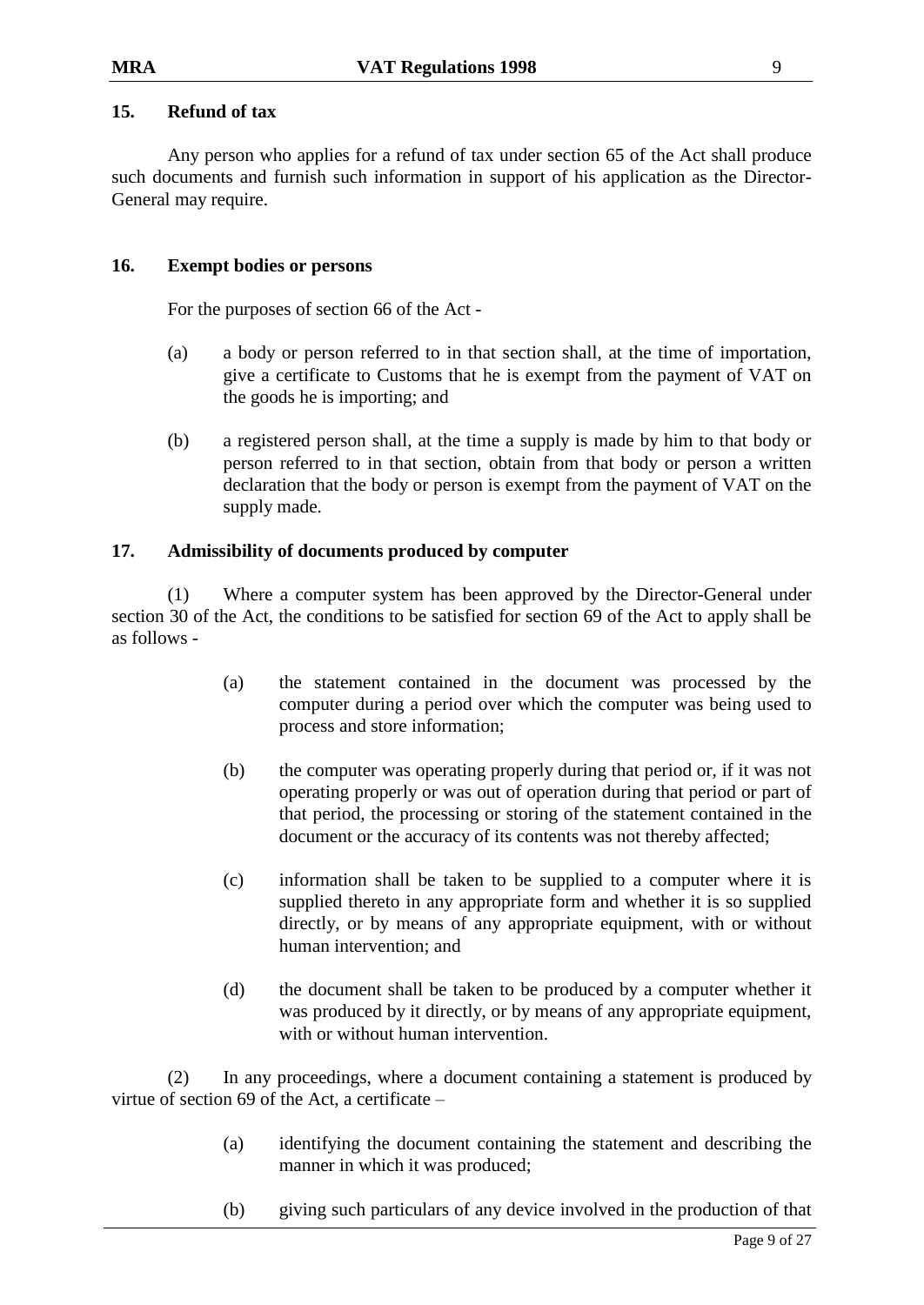document as may be appropriate for the purpose of showing that the document was produced by a computer; and

(c) dealing with any of the matters to which the conditions specified in paragraph (1) (a) and (b) relates,

and purporting to be signed by a person responsible for the operation of the relevant device or the management of the relevant activities, as the case may be, shall be evidence of any matter stated in the certificate.

## **17A. Rulings 22\***

The fee payable under section 69A. of the Act for a ruling shall be –

- (a) in relation to an individual, an amount of 2,000 rupees; or
- (b) in relation to any other person, an amount of 10,000 rupees.

## **18. Transitional provisions relating to a duty free shop outside the port or airport <sup>23</sup>**\*

Any person operating a duty free shop at a place other than the port or airport who –

- (a) does not make an election under section 168(2) of the Customs Act; and
- (b) intends to sell goods to a visitor on payment of duties and taxes which are refundable at the port or airport at the time of departure of the visitor,

shall, not later than 30 September 2006, register himself as a registered person under the Act.

## **18A. World class aquarium <sup>24</sup>**\*

- (1) For the purpose of item 30 of the Fifth Schedule to the Act
	- (a) the period shall be 8 years as from the start of operation of the aquarium; and
	- (b) the conditions shall be
		- (i) the total investment project of the aquarium shall be not less than 400 million rupees;
		- (ii) the application for the project shall be made to the Managing Director of the Board of Investment, in such form and manner as he may determine and shall be accompanied by -
			- (A) a business plan or feasibility study outlining the proposed business activity;
			- (B) particulars of promoters, beneficial owners and proposed directors; and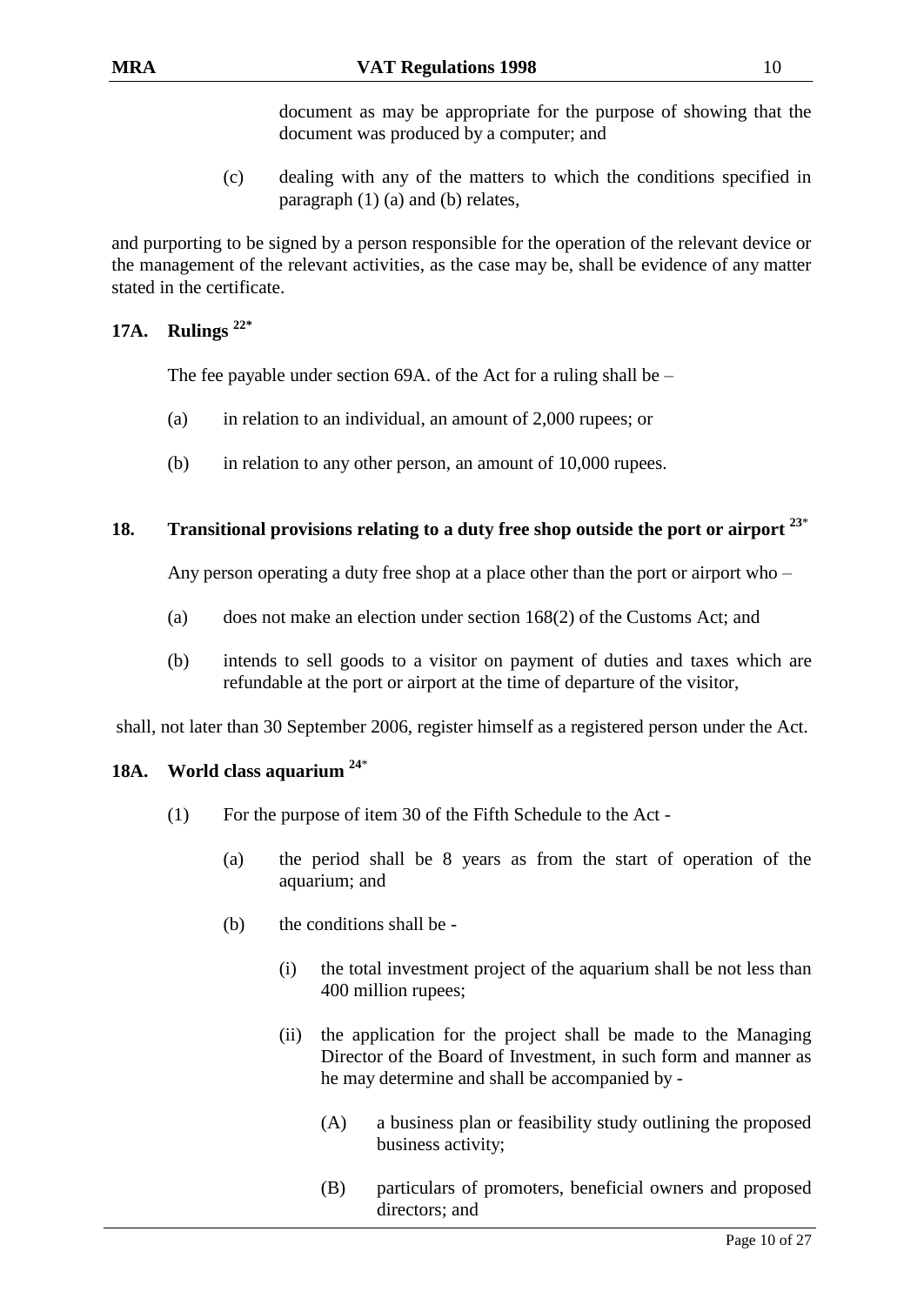- (C) such other information, particulars or documents as may be specified in guidelines issued by the Managing Director.
- (iii) the examination and determination of the application shall be made in collaboration with the Director-General;
- (iv) the company operating the project shall apply for registration as a registered person under the Act and shall maintain proper records of the value of zero-rated supplies and other supplies; and
- (v) where a package comprising of both zero-rated supplies and other taxable supplies is offered, the value attributable to each supply in the package shall be in the same proportion as the value of each supply invoiced separately and shall be supported by appropriate accounting records.

## **19. Goods or services exempted<sup>25</sup>**\*

- (1) The financial services specified in the Sixth Schedule shall be the prescribed financial services for the purposes of item  $50(g)$  of the First Schedule to the Act.
- (2) For the purpose of item 84(b), (c) and (d) of the First Schedule to the Act, the statutory bodies, associations and professional bodies shall be those specified in Part I, Part II and Part III of the Eighth Schedule.

These regulations shall come into operation on 1 July 1998.

Made by the Minister on 19th June 1998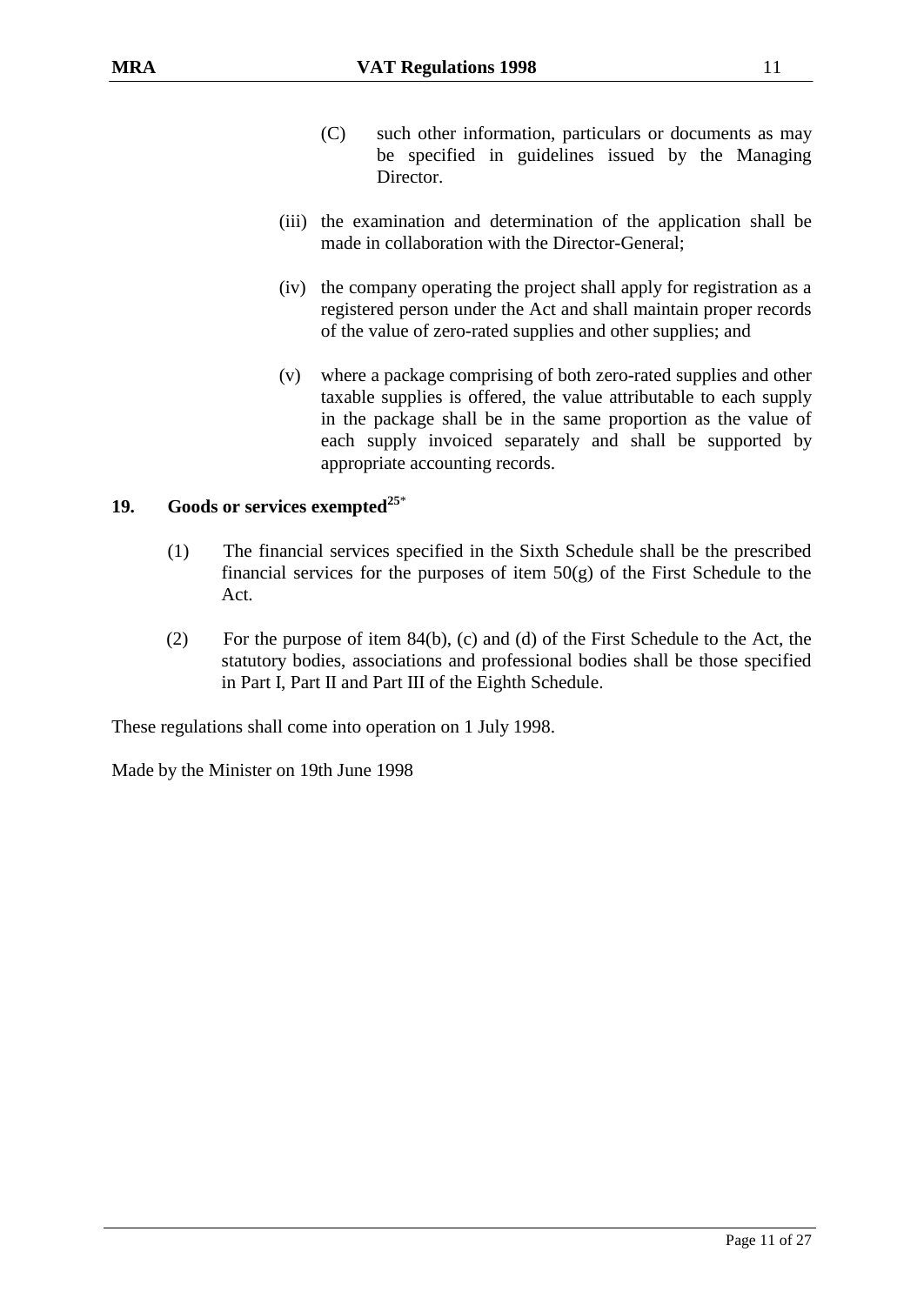*(regulation 10(1))*

**VALUE ADDED TAX**

*(The Value Added Tax Act 1998)*

### **Application under oath**

*(section 36(2)(a))*

To the District Magistrate of....................................................................................................

2. I ..................................................................................................................................

Director-General Mauritius Revenue Authority, electing my legal domicile in my Office in Port Louis, do hereby swear/solemnly affirm that -

(a) .................................................................................................................................. of.................................................................................................................................... ...........................................................................…………………………………

is registered as a registered person under section .... of the Value Added Tax Act 1998 with effect from .................................. (a certified copy of the Certificate of Registration issued under section 17 of the Act to the aforesaid person is attached);

- (b) by virtue of section 22 of the Act and regulation 3 of the Value Added Tax Regulations 1998, the aforenamed registered person is required to submit to me, not later than 20 days after the end of every taxable period, a return, in respect of that period, and pay the amount of tax, if any, at the time the return is submitted;  $^{26}$
- (c) the annual turnover of taxable supplies of the registered person being more/less than 12 million rupees, the taxable period of the person is, in accordance with section 2 of the Act, a month /quarter;
- (d) the registered person has submitted the return for each of the taxable periods ....................................................but has failed to submit the return for each of the taxable periods ...............................................................;
- (e) in accordance with section 36(1) of the Act, a notice of intention to close down part or the whole of the business of the registered person for a temporary period not exceeding 14 days was sent to the registered person on ............................(a certified copy of the notice is attached); and
- (f) the registered person has failed to comply with the aforesaid notice.

3. I am of the opinion that value added tax ought to have been paid by the registered person in respect of that/those taxable period(s) for which no return has been submitted.

4. In accordance with section 36(2)(a) of the Act, I do hereby apply to you for an order to close down.........................................................................................................................., being part/the whole of the business of the registered person situated at ................................. ................................................................................................................................................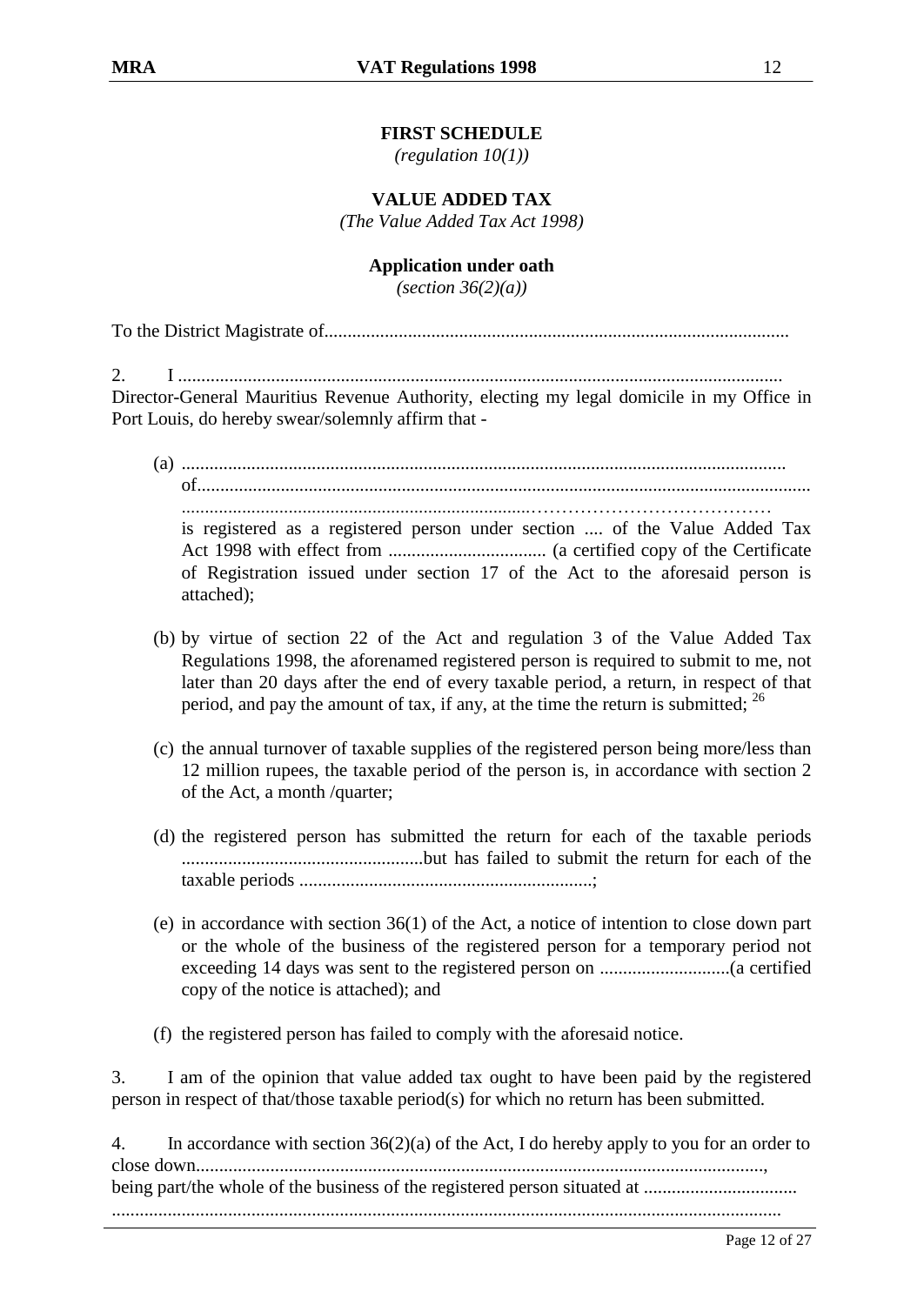for a period not exceeding 14 days.

Application granted/not granted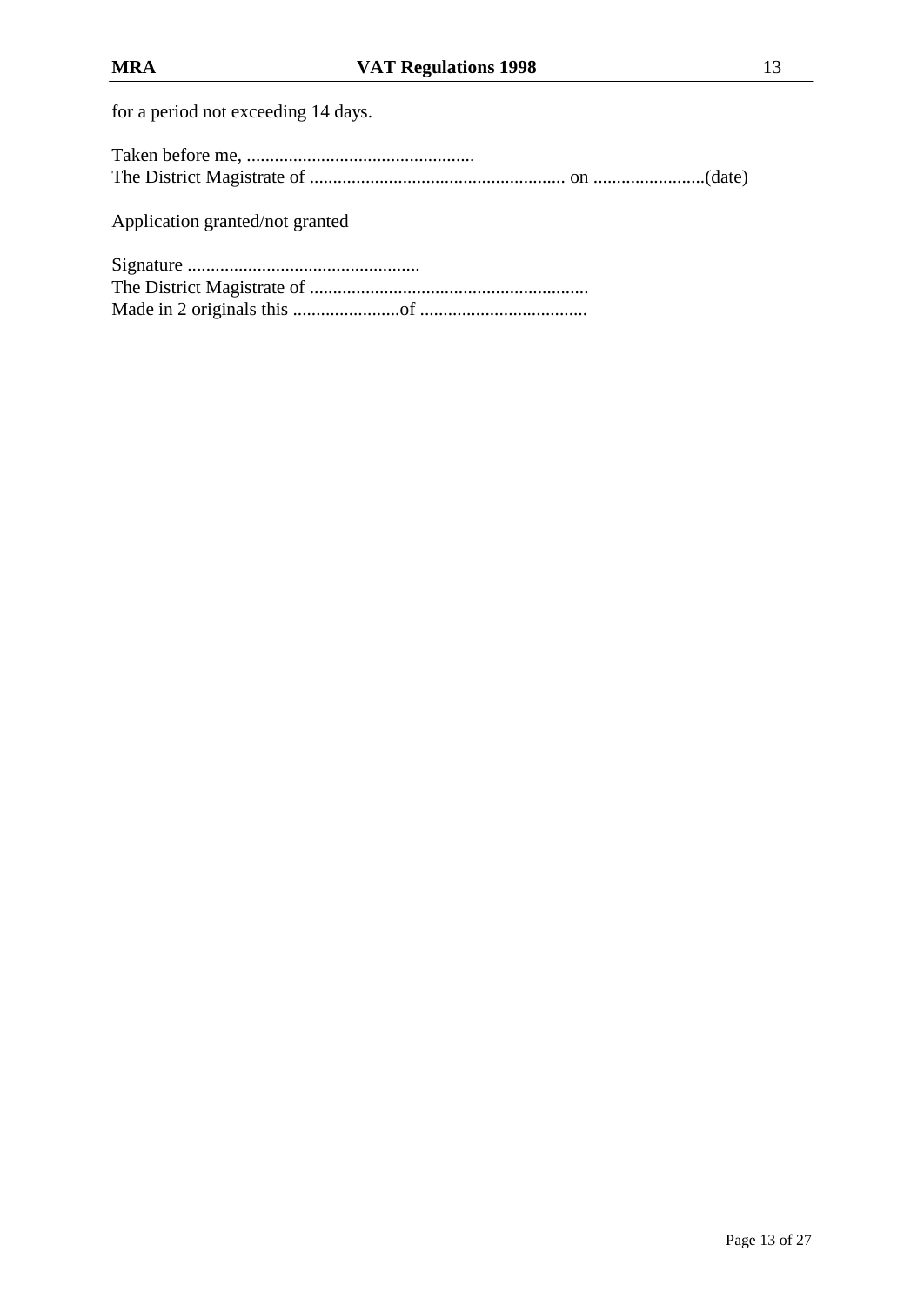## **SECOND SCHEDULE**

(regulation  $10(2)$ )

Order to close down business temporarily

(section  $36(2)(c)$  of the Value Added Tax Act 1998)

| 2. Whereas an application under section 36(2)(a) of the Value Added Tax Act 1998 has |                   |     |          |
|--------------------------------------------------------------------------------------|-------------------|-----|----------|
|                                                                                      |                   |     |          |
| being                                                                                | part/the whole of | the | business |
|                                                                                      |                   |     |          |
|                                                                                      |                   |     |          |
|                                                                                      |                   |     |          |
|                                                                                      |                   |     |          |
| not exceeding 14 days as from the date of the execution of this order.               |                   |     |          |
|                                                                                      |                   |     |          |
| 3. These are therefore to authorise and order you forthwith to close down            |                   |     |          |
|                                                                                      |                   |     |          |
|                                                                                      |                   |     |          |

for a  $\ddotsc$ 

period not exceeding 14 days as from the date of the execution of this order.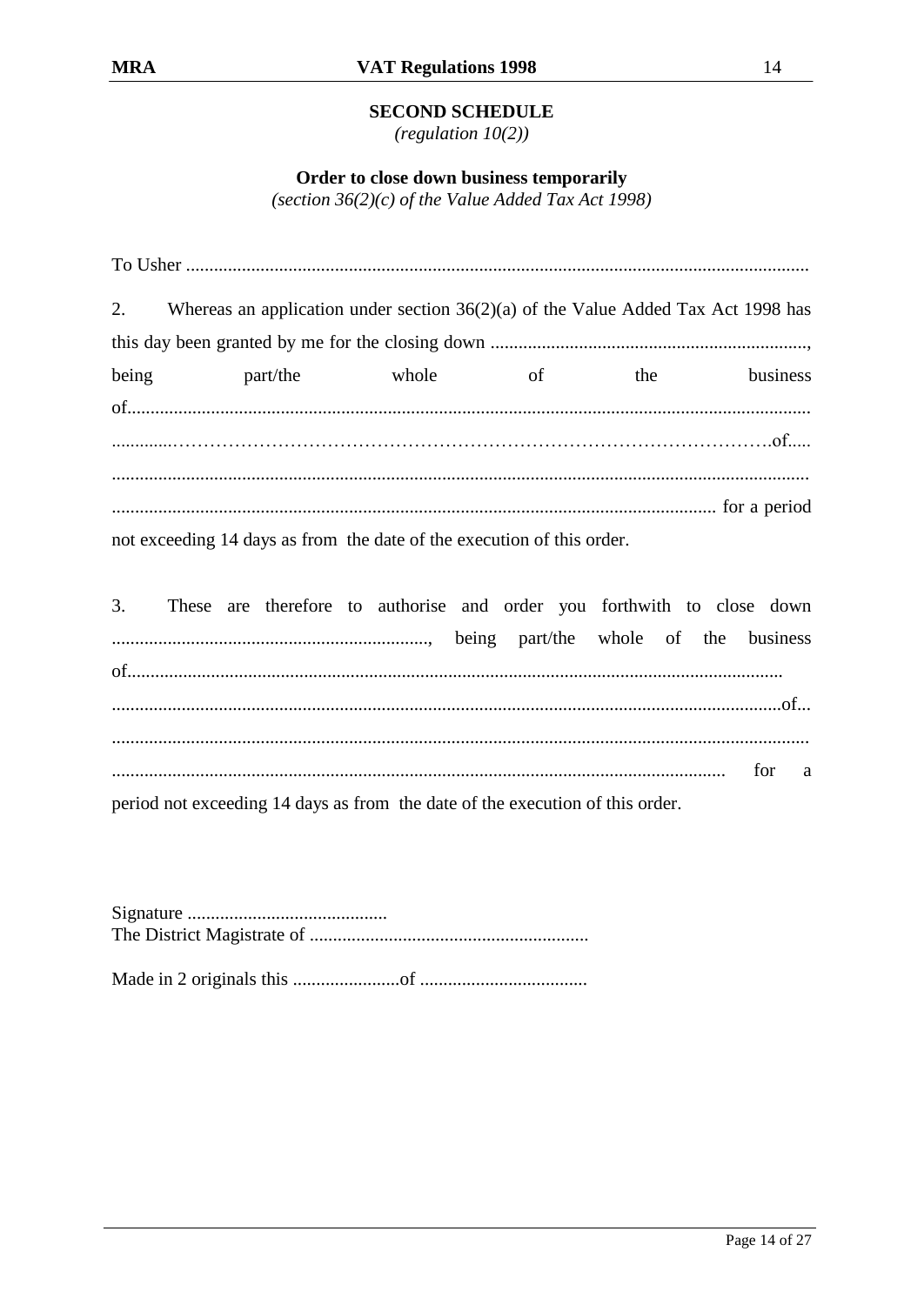## **RETURN OF EXECUTION OF ORDER**

To: The Director-General Mauritius Revenue Authority

In execution of the above order, I certify that I have this day closed down ...................................................................., being part/the whole of the business of............................................................................................................................................. ................................................................................................................................................of... ...................................................................................................................................................... ....................................................................................................................................for a period not exceeding 14 days as from this day.

2. I also certify that, in accordance with section 36(3) of the Value Added Tax Act 1998, I have affixed in a conspicuous place on the front of the premises of the business or part of the business which has been closed, a notice duly certified by the Director-General bearing the words "CLOSED TEMPORARILY FOR NOT SUBMITTING VAT RETURN AND NOT PAYING VAT"/"CLOSED TEMPORARILY FOR NOT PAYING VAT".

> .............................................................. Usher of the .........................................

Made in 2 originals this .......................of ....................................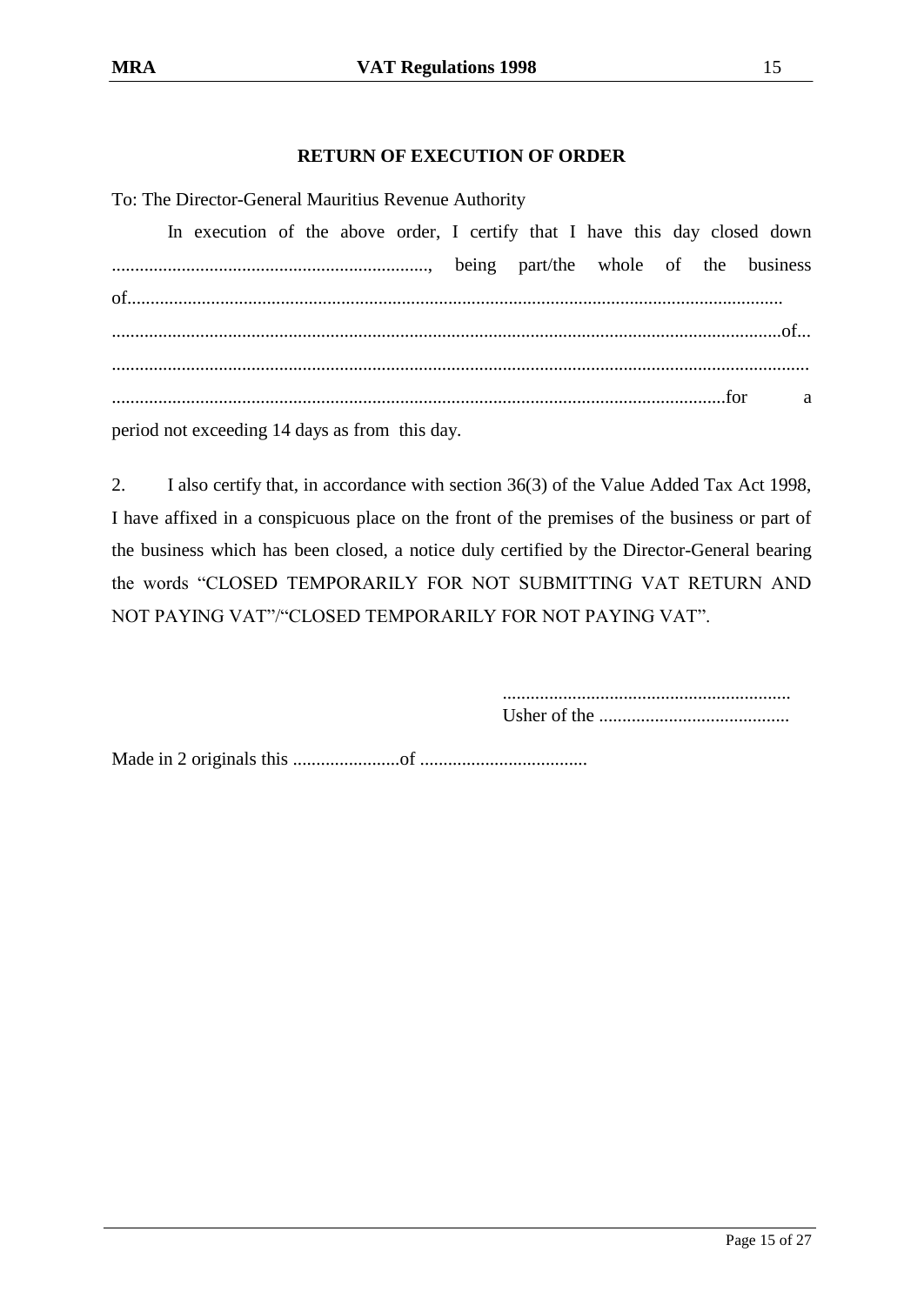## **THIRD SCHEDULE**

*(regulation 11)*

Office of the Director-General Mauritius Revenue Authority Port Louis

Date ..............................

## **DISTRESS WARRANT**

Under section 44 of the Value Added Tax Act 1998.

To Usher of the Supreme Court ..............................................................................................

Whereas ..................................................................................................................................

is indebted to the Director-General Mauritius Revenue Authority in the sum of ..................................................................................................being tax due and payable by the

aforesaid ............................................................................................................................

particulars of which are set out in the Annex.

And whereas default has been made in the payment of the aforesaid amount to the Director-General Mauritius Revenue Authority and the aforesaid amount is still due.

These are therefore to authorise and order you forthwith to make distress of the goods, chattels and effects of the said person, and if within the period of 3 clear days next after the making of such distress the amount of the tax due and payable including the charge of taking and keeping the distress is not paid, you shall sell the goods, chattels and effects of the said person up to the amount mentioned in the distress including the costs and that you certify to me on or before the ...... day of ............... 19..... what you shall have done by virtue of this warrant.

Given under my hand at Port Louis, this ................ day of ............... 19......

……….............................................................. Director-General Mauritius Revenue Authority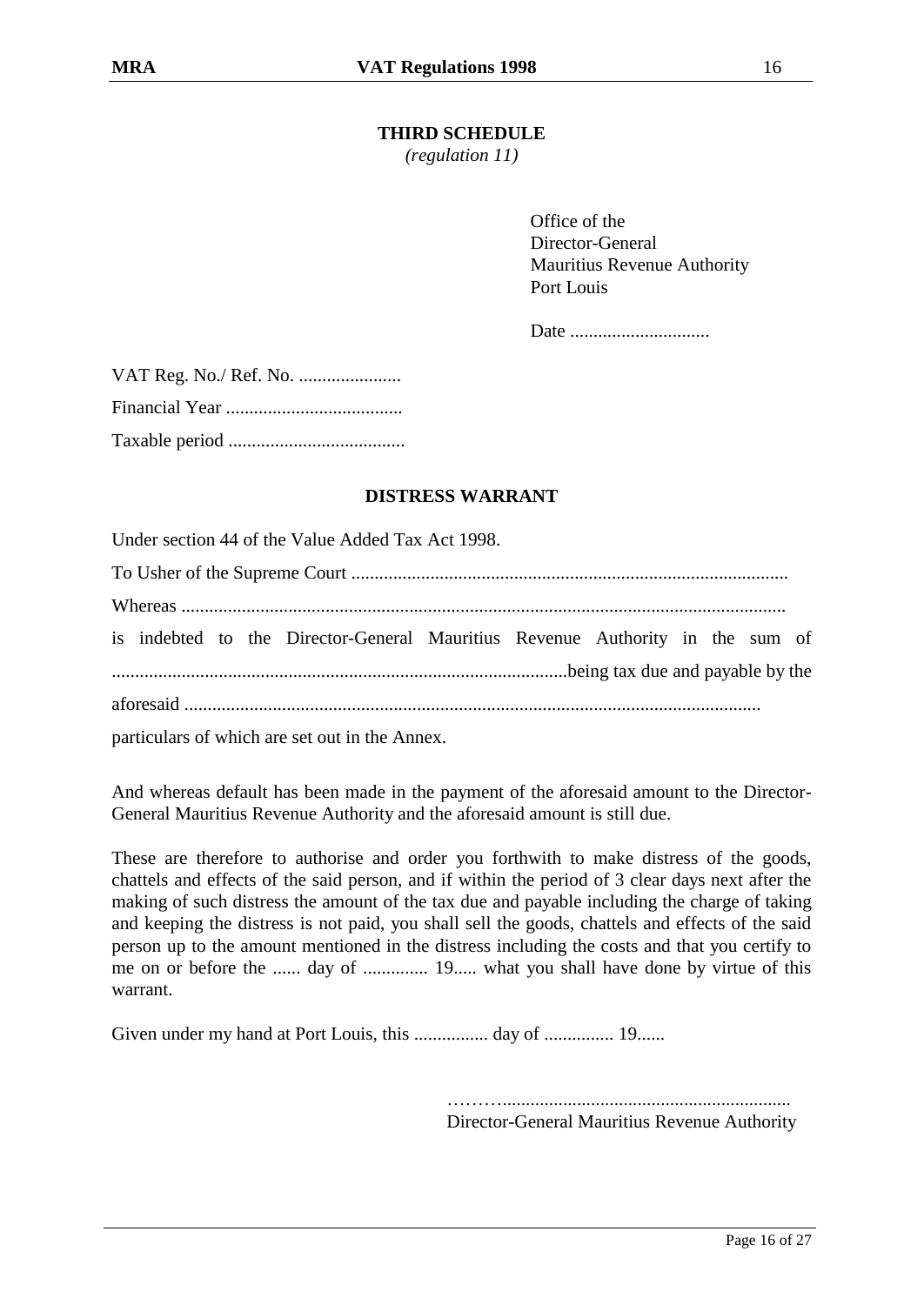## **RETURN OF THE ABOVE WARRANT**

In execution of the above warrant, I certify that I have this day seized the goods, chattels and effects of the hereinnamed and have made and signed an inventory of the same hereunto annexed, and have appointed .......................... as guardian of the same.

Date ............. 19 ...........

.......................................... Usher of the Supreme Court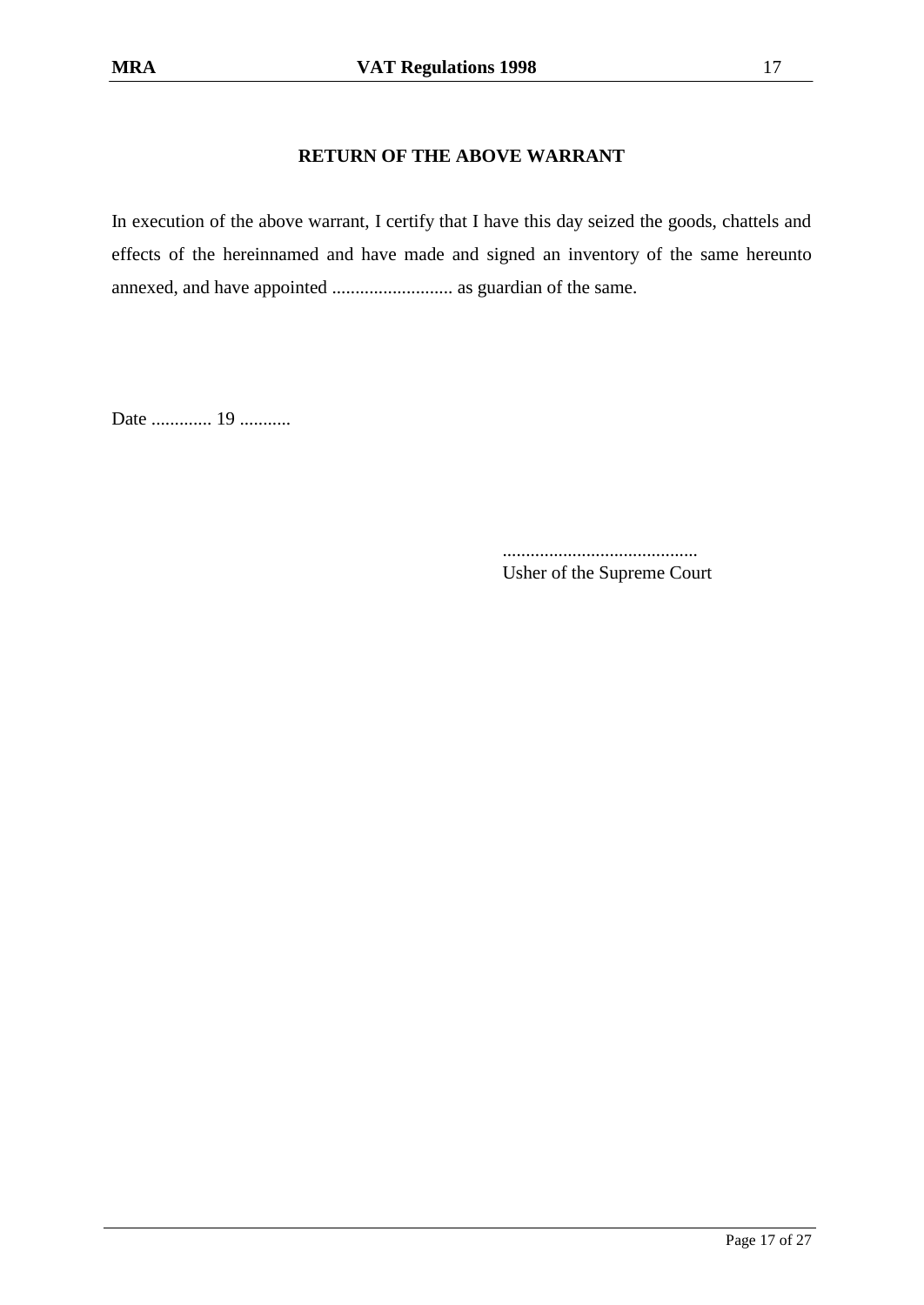*(regulation 12(1))*

#### **FORM OF MEMORANDUM OF INSCRIPTION**

Privilege inscribed under section 45(2) of the

Value Added Tax Act 1998

by the

Director-General Mauritius Revenue Authority

electing his legal domicile in his Office in Port Louis

#### against

................................................................................................................. (names in full) of ........................................................................................................... (address in full) ............................................................................................................... (occupation)

and

| (first names and maiden names in full)                          |  |
|-----------------------------------------------------------------|--|
|                                                                 |  |
|                                                                 |  |
| upon all immovable property belonging to the debtor/s including |  |
|                                                                 |  |

................................................................................................................................................

Drawn up in Port Louis on the ...................... of ............... 19 .....

I certify that this memorandum is an exact copy of the other original with which it has been duly collated.

> .......................................................... Director-General Mauritius Revenue Authority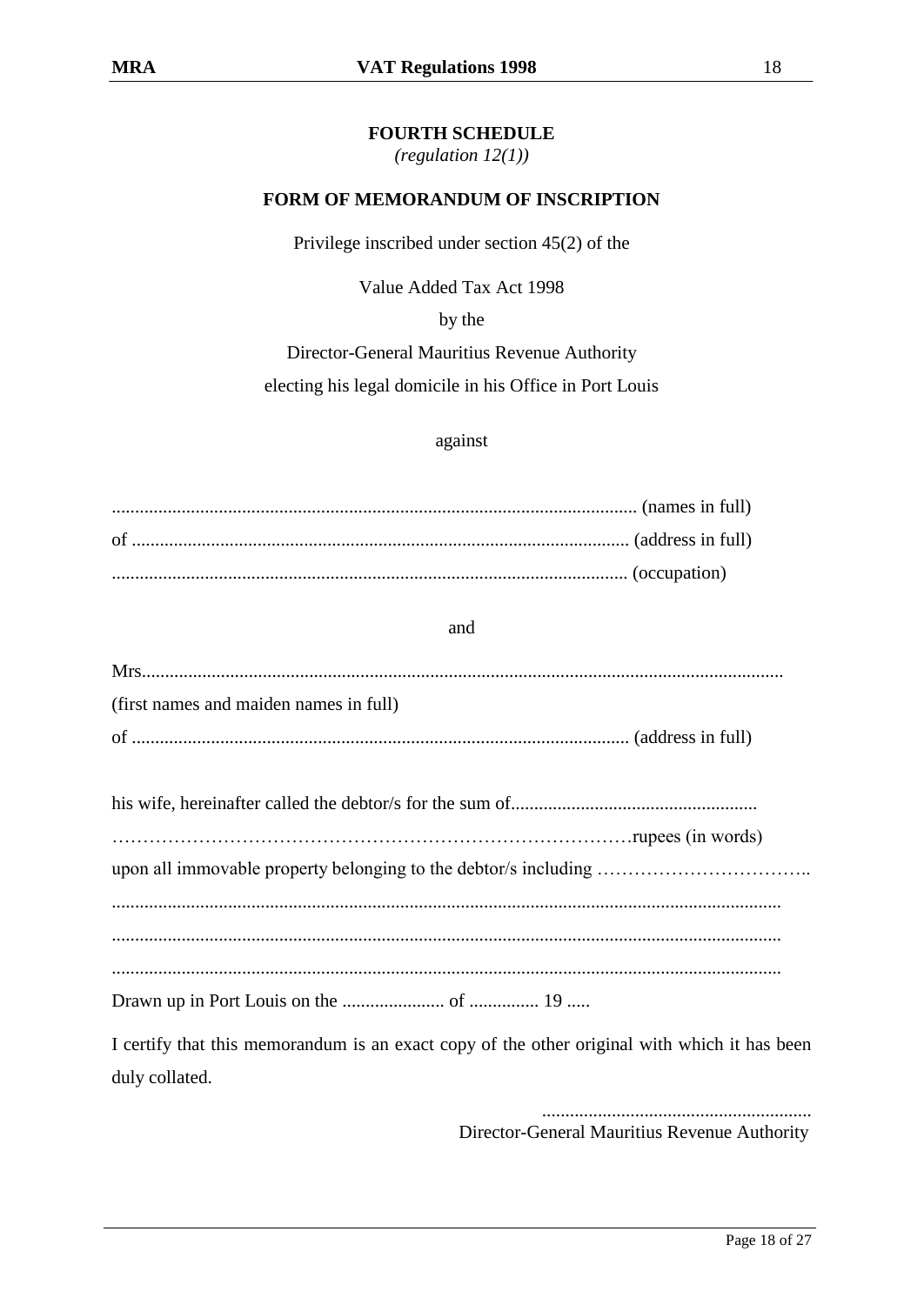## **FIFTH SCHEDULE**

*(regulation 12(2))*

The Conservator of Mortgages is hereby requested to erase in his registers the privilege inscribed by the Director-General Mauritius Revenue Authority on the ......... of .......... 19 ... in Vol. .... No. ... against: ................................................................................................................................................ ................................................................................................................................................ ................................................................................................................................................ upon all immovable property which belonged to the latter, including ........................................ ................................................................................................................................................

Dated, signed and sealed in Port Louis on the .......... of ......... 19 ......

……............................................................. Director-General Mauritius Revenue Authority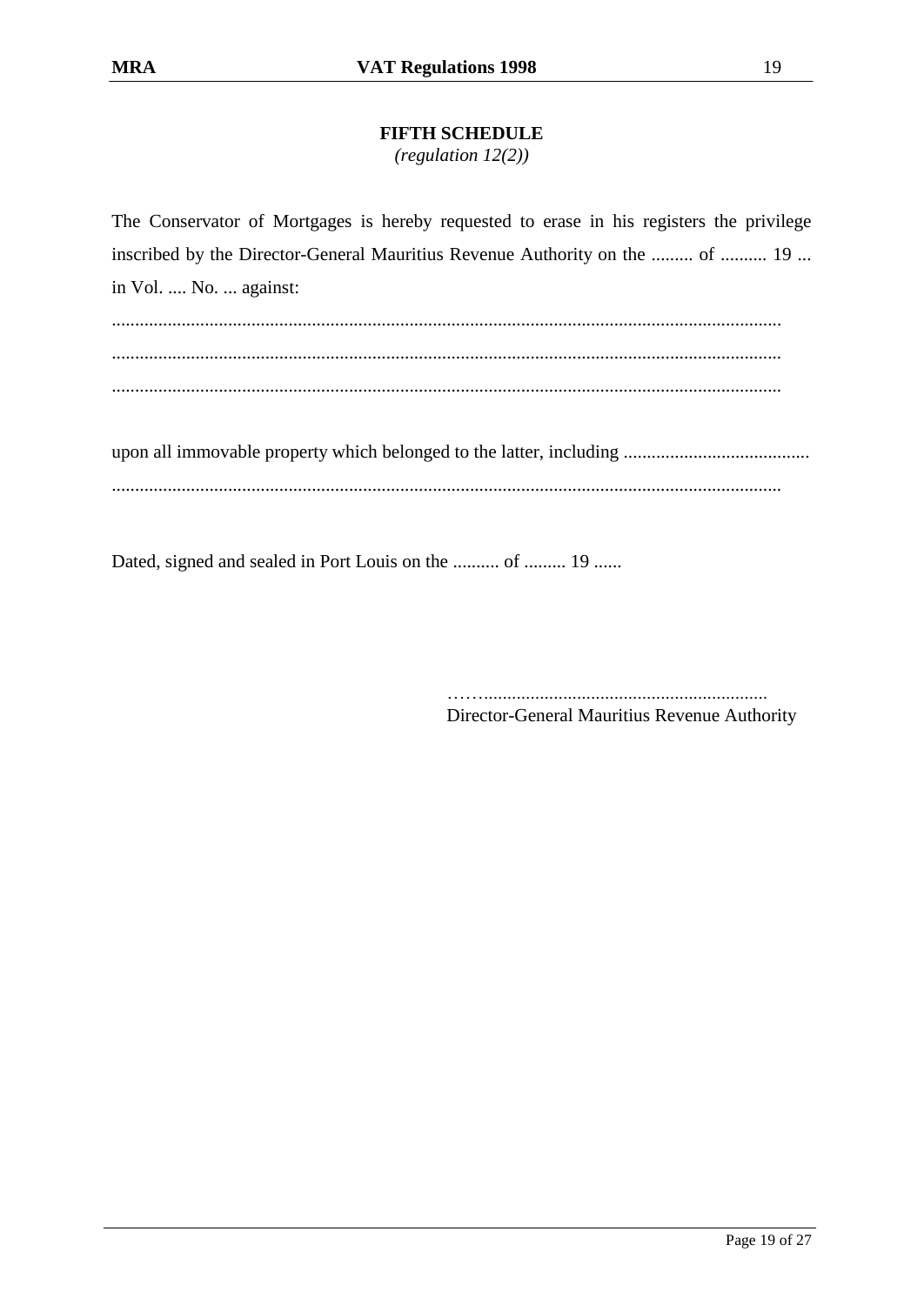## **SIXTH SCHEDULE**

*(regulation 19)*

- *(a)* The making, the advance or the granting of credit except services in respect of credit cards issued by companies other than banks to merchants accepting such credit cards as payment for the supply of goods or services**. 27 \***
- (b) The granting of, or dealing in, credit guarantees or other securities for money and the management of credit guarantees by the person who granted the credit.
- (c) The provision, or transfer of ownership, of an interest in a superannuation scheme, or the management of a superannuation scheme.
- (d) Factoring **28\***

## **FIRST SCHEDULE<sup>29</sup>\*** [*Regulation 5*]

## **SEVENTH SCHEDULE**

[*Regulation 14(6)*]

## **ADMINISTRATIVE CHARGE FOR EVERY REFUND**

## **PART I**

Two per cent of the value of the sales, excluding duty, excise duty and taxes provided that, where the calculated amount does not exceed 200 rupees, the administrative charge shall be 200 rupees.

## **PART II**

Four per cent of the value of the sales, excluding duty, excise duty and taxes for the operation of the Voucher Scheme and promotion of tax-free shopping where the value of the sales is 3,000 rupees or above.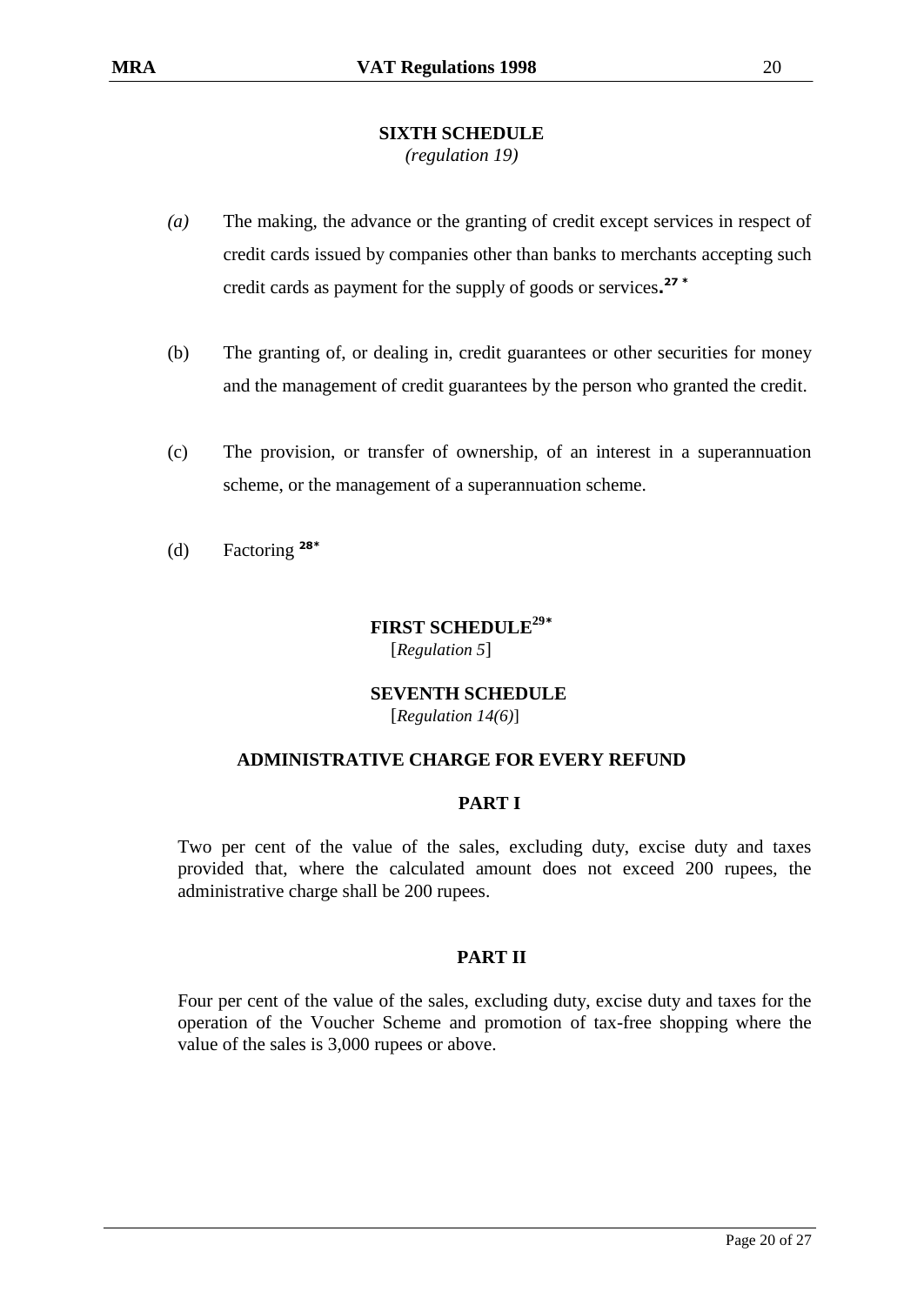## **SECOND SCHEDULE<sup>30</sup>**

[*Regulation 6*]

 **EIGHTH SCHEDULE** [*Regulation 19(2)]*

### **Part I – Statutory Bodies**

Mauritius Institute of Professional Accountants

### **Part II – Associations**

 Business Mauritius Mauritius Chamber of Commerce and Industry Mauritius Export Association

## **Part III – Professional Bodies**

Mauritius Institute of Directors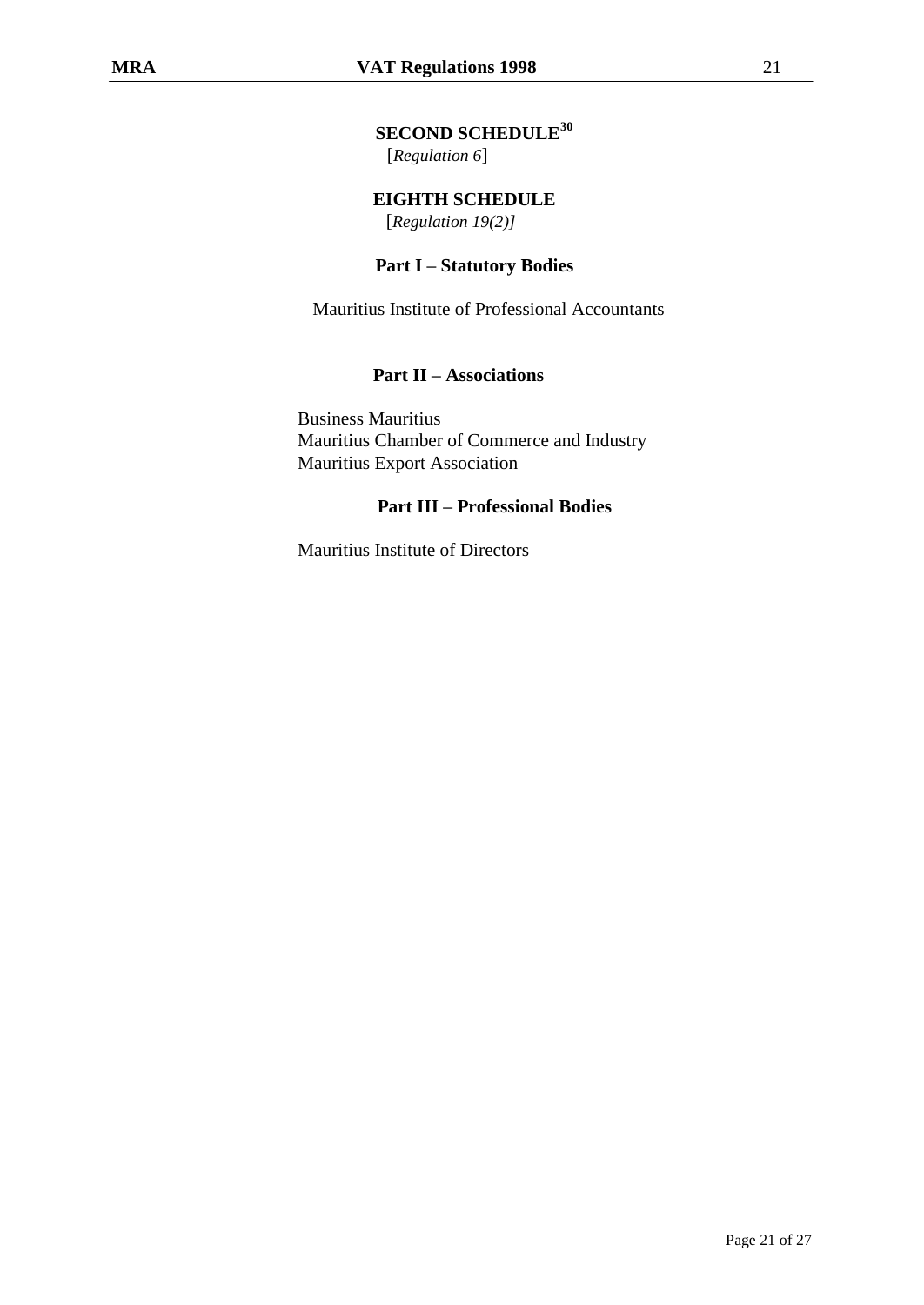## **APPENDIX I**

#### **Endnotes**

 $\mathbf{1}$ **<sup>1</sup>** Regulation 3 amended by GN96/99, w.e.f 09/99.

- GN 87/1998 :- *For the purposes of section 9(4)(b) of the Act, the prescribed time shall be one month.*
- <sup>2</sup> The MRA Act The word "Commissioner" deleted and replaced by the word "Director-General" wherever it was appearing previously.
- <sup>3</sup> Regulation 4A added by GN 95 of 2013 w.e.f 4 May 2013.
- <sup>4</sup> GN 95 of 2013 Regulation 5 revoked and replaced w.e.f 4 May 2013.

GN 87/1998 :-

#### *5. Receipt and Invoice*

*A registered person who issues a receipt or invoice under section 19 of the Act shall specify in the receipt or invoice -*

- *(a) his name, business address and his VAT Registration Number;*
- *(b) its serial number and date of issue;*
- *(c) the quantity and description of the goods or the description of the services;*
- *(d) the value of the supply indicating whether the value is inclusive or exclusive of VAT; and*
- *(e) in case the value of the supply is exclusive of VAT, the amount of VAT chargeable and the rate applied.*
- **<sup>5</sup>** Regulation 6(2) amended by GN 120/2003 w.e.f 01.09.03. GN 87/1998 :- *A person who exports goods shall keep a record, on computer or otherwise, in respect of those goods or services showing -*
- **<sup>6</sup>** Regulation 8A added by GN 05/2002.
- **<sup>7</sup>** Regulation 8A(5) paragraph (b) amended by GN 120/2003 w.e.f 01.10.03. GN 05/2002 :- *The alternative basis shall apply to the whole business of the registered person;*
- **<sup>8</sup>** Regulation 9 (1) amended by GN 96/1999 w.e.f 09/99. GN 87/1998 :- *For the purposes of section 22(1) of the Act, the prescribed time shall be one month.*
- **<sup>9</sup>** GN 192 of 2013 Regulation 9(2) of the principal regulations is amended, the words "*who is required under the Income Tax Act to submit his PAYE return electronically*" deleted and replaced by the words "*whose annual turnover of taxable supply exceeds the amount specified in the Second Schedule to the Act or who is required to submit electronically an annual return of income under section 116 of the Income Tax Act*" shall come into operation on 1 September 2013.
- **<sup>10</sup>** Regulation 9(2) added by GN 120/2003 w.e.f 01.09.03.

Paragraph (3) added by GN 133/2006 w.e.f 01.01.07 in respect of returns for taxable period commencing 01.01.07.

- <sup>12</sup> GN No. 182 of 2017 Paragraph (4) revoked and replaced shall come into operation on 1 October 2017.
	- *(4) Notwithstanding paragraph (3), the prescribed time for submission of the VAT return and for any payment of tax electronically, in respect of the month of November, shall be 2 days, excluding Saturdays*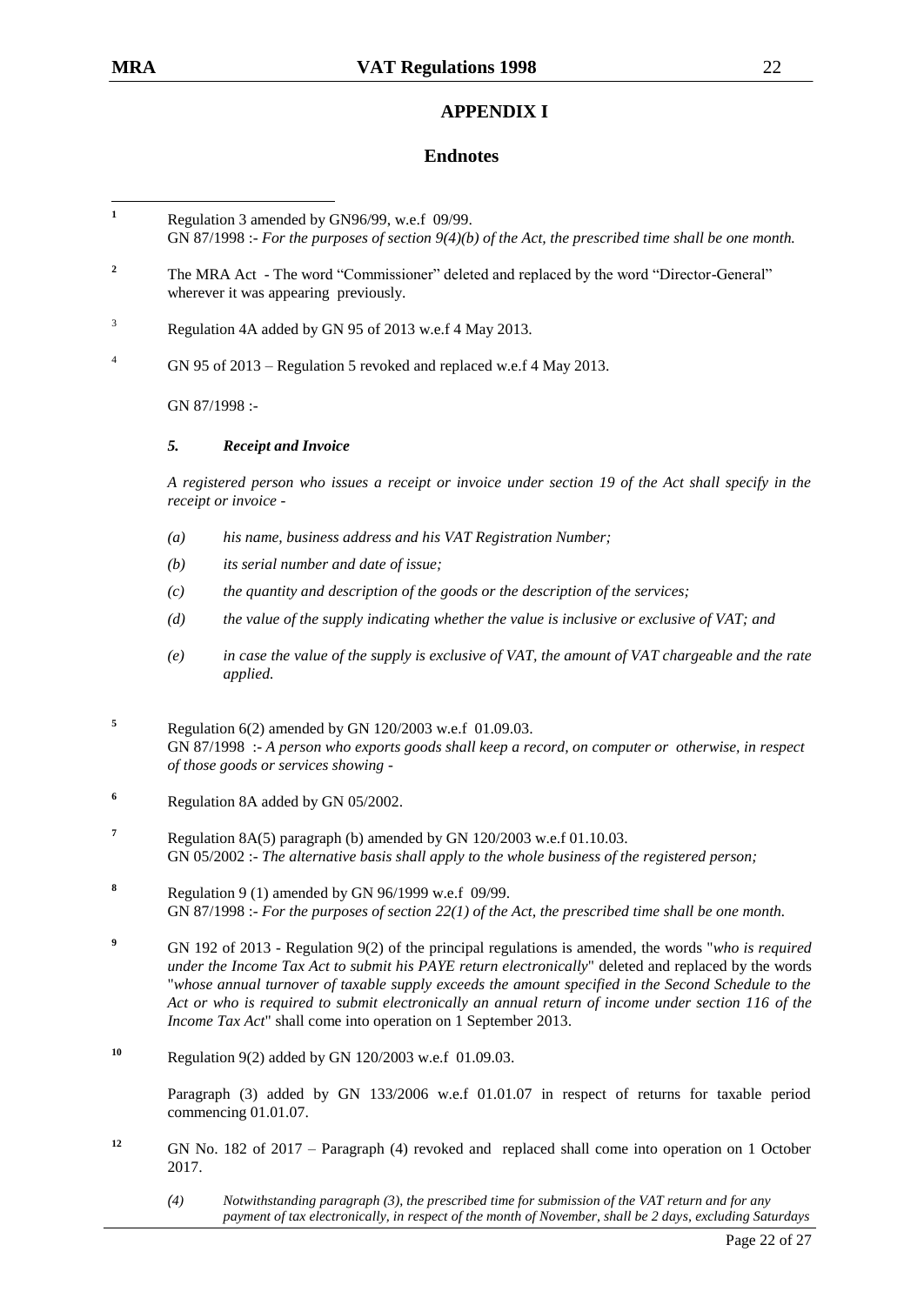*and public holidays, before the end of December.*

GN 178 of 2009 -Regulation 9 amended by adding new paragraph (4) w.e.f 24.12.2009

- **<sup>13</sup>** Regulation 9A added by GN 120/2003 w.e.f 01.09.03.
- **<sup>14</sup>** GN 192 of 2013 Regulation 9A of the principal regulations amended the following new paragraph (b) added, the existing provision being lettered (a) w.e.f 3 August 2013.
- **<sup>15</sup>** Regulation 12 A added by GN 18/2005, w.e.f 05.02.05.
- **<sup>16</sup>** Regulation 13 revoked and replaced by GN 133/2006 w.e.f 01.10.06. GN 87/1998 :-

#### *13. VAT relating to a duty free shop*

*Notwithstanding paragraph (12) of regulation 90 of the Customs Regulations 1989, an operator of a duty free shop situated at a place other than the port or airport, being a person who is not registered under the Act, shall deliver any goods supplied to a visitor or traveller to the port or airport in the manner specified in paragraph (11) of that regulation.*

**<sup>17</sup>** GN No. 182 of 2017 – The words "**or departing citizens of Mauritius"** added in the heading - shall come into operation on 1 October 2017

Regulation 14 revoked and replaced. by GN 133/2006. w.e.f 01.10.06.

#### *VAT free supplies to a visitor or traveller*

*(1) In this regulation-*

*"approved person" means -*

- *(a) in the Island of Mauritius, the approved person under regulation 90 of the Customs Regulations 1989;*
- *(b) in the Island of Rodrigues, the Comptroller of Customs;*

*"authorised registered person" means a registered person holding a certificate of authorisation; "certificate of authorisation" means a certificate of authorisation issued by the Commissioner to a registered person under paragraph (5);* 

*"Customs control" or "proper officer" has the same meaning as in the Customs Act;* 

*"traveller" or "visitor" has the same meaning as in regulation 90 of the Customs Regulations 1989.* 

- *(2) No person shall hold himself out as an authorised registered person unless he is holder of a certificate of authorisation.*
- *(3) A registered person, other than an operator of a duty free shop under the Customs Act, may make an application to the Commissioner for a certificate of authorisation.*
- *(4) The application under paragraph (3) shall be made in such form and manner as may be approved by the Commissioner.* 
	- *(5) Where an application under paragraph (3) is approved by the Commissioner, the Commissioner shall issue to the registered person a certificate authorisation, authorising the registered person to make, subject to paragraphs (6) and (7)* 
		- *(a) supplies free of VAT to visitors or travellers provided that in all cases the taxable goods are delivered, under Customs control, at the port or airport; or*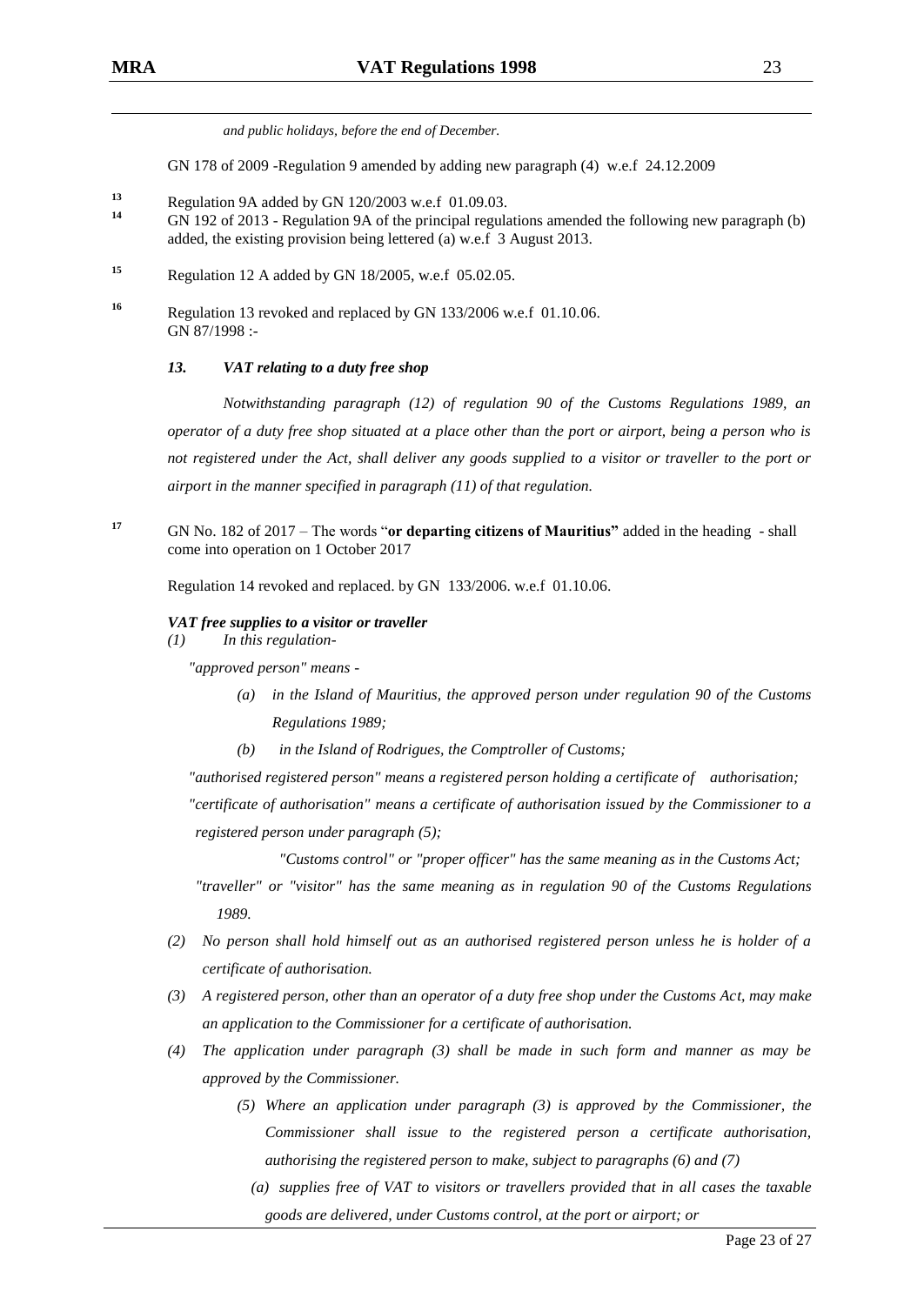(b) VAT paid supplies to visitors, the amount of VAT paid being refundable, under *Customs control, at the time of departure from Mauritius.* 

- *(6) An authorised registered person in the Island of Rodrigues shall make -*
	- *(a) supplies under paragraph (5)(a) only to passengers travelling on international flight; and*
	- *(b) supplies under paragraph (5)(b) only to passengers travelling on domestic flight.*
- *(7) Any supply of taxable goods under paragraph (5) shall not include spirits, wine, cigarette and other tobacco products.*
- *(8) The authorised registered person shall display in a conspicuous place at his business premises in respect of which authorisation has been granted his certificate of authorisation.*
- *(9) The authorised registered person and the approved person shall comply with such procedures as may be laid down by the Commissioner.*
- *(10) Where VAT paid supplies are made to a visitor, the approved person other than the approved person in Rodrigues shall, subject to paragraph (12), refund to the visitor the VAT paid on the goods, after deducting therefrom the administrative charges specified in the Seventh Schedule.*
- *(11) No refund of VAT shall be made where the amount refundable before deduction of administrative charges is less than 200 rupees in the aggregate in respect of purchases made at any one of the business premises of the authorised registered person and in respect of which a certificate of authorisation has been issued under paragraph (5).*
- *(12) Where taxable goods delivered in accordance with paragraph (5)(a) have remained unclaimed by the visitor or traveller for a period exceeding 8 days from the date of his departure, the approved person, other than the approved person in the Island of Rodrigues, shall hand over those goods to the proper officer. <sup>17</sup>*
- *(13) The approved person, other than the approved person in the Island of Rodrigues, shall forward, on a monthly basis, to the Commissioner, a return of goods received and handed over to*
- **18** GN No. 182 of 2017 Paragraph  $(2)(b)$  amended: The words "or departing citizen of Mauritius" inserted after the words "to a visitor";

The words "to the visitor" deleted and replaced by the words ", to the visitor or departing citizen of Mauritius, as the case may be," - shall come into operation on 1 October 2017.

- **<sup>19</sup>** GN 136 of 2012- Paragraph (4) of Regulation 14 revoked and replaced, shall be deemed to have come into operation on 22 June 2012.
	- (4) No supply of  $-$ 
		- (a) spirits, wine, cigarettes and other tobacco products shall be made under paragraph  $(2)(a);$
		- (b) taxable goods shall be made under paragraph  $(2)(b)$  except those specified in Part I of the Seventh Schedule.
- <sup>20</sup> GN No. 243 of 2020 The words "administrative charges specified in the Seventh Schedule" deleted and replaced by the words "sum of the administrative charges specified in Parts I and II of the Seventh Schedule" – shall be deemed to have come into operation on 21 December 2019.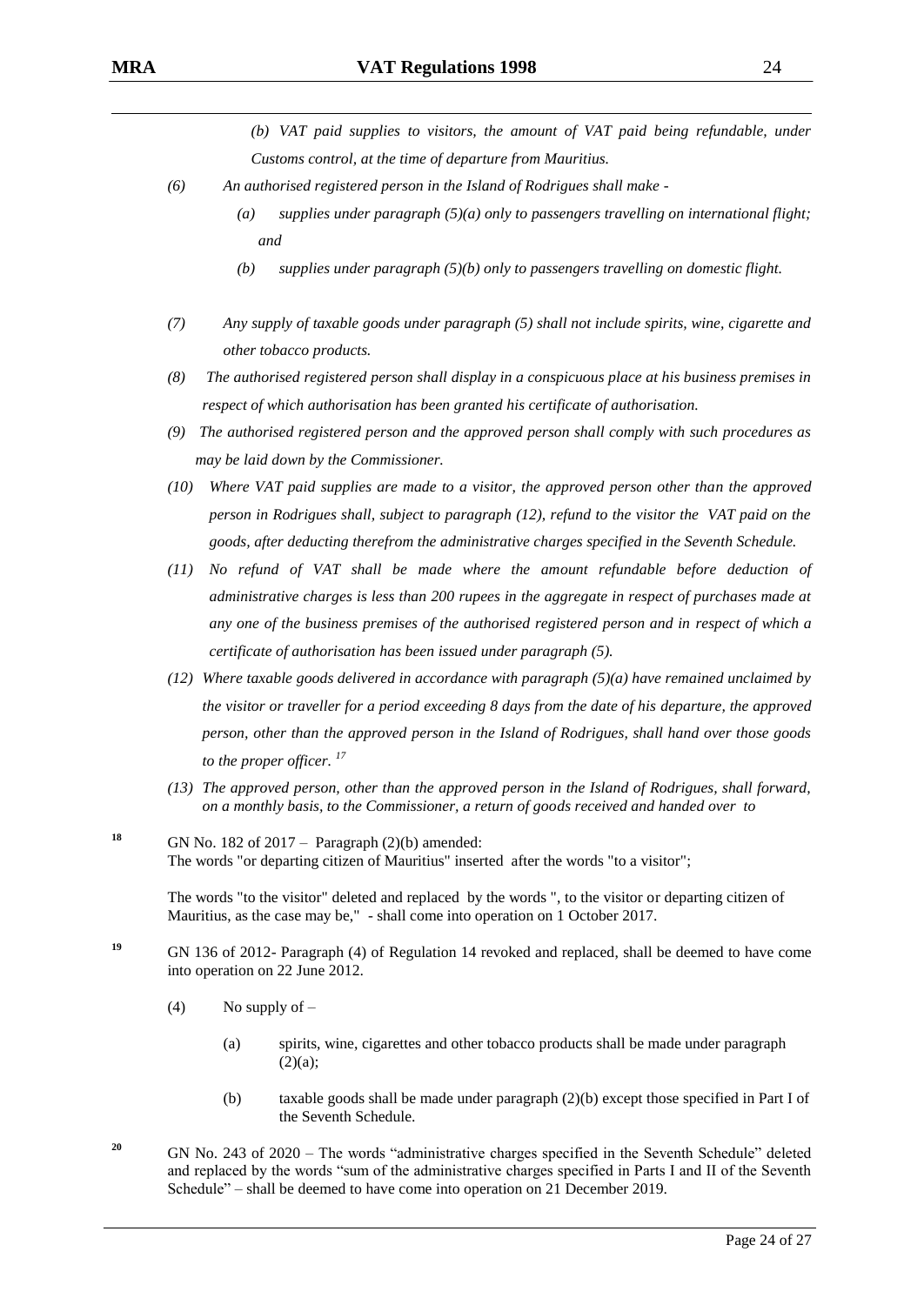GN 136 of 2012- Paragraph (6) of Regulation 14 amended, the words "Part II of" deleted - shall come into operation on 10 August 2012.

**<sup>21</sup>** GN No. 182 of 2017 – Paragraph (7) amended, the words "in one shop" deleted shall come into operation on 1 October 2017.

GN 136 of 2012- Paragraph (7) of Regulation 14 amended, the figure "200" deleted and replaced by the figure "300" - shall come into operation on 10 August 2012.

- **<sup>22</sup>** GN 192 of 2013 Regulation 17 A of the principal regulations is amended
	- (a) in paragraph (a), by deleting the figure " 1,000" and replacing it by the figure "2,000";
	- (b) in paragraph (b), by deleting the figure "5,000" and replacing it by the figure " 10,000" w.e.f 3 August2013.

Regulation 17A added by GN 96/1999 w.e.f 01.09.99.

**<sup>23</sup>** New regulation 18 added by GN 133/2006 w.e.f 01.10.06., previously regulation 18 read :-

#### *18. Transitional provisions*

*For the purposes of section 73 of the Act, where a person –* 

- *(a) on the day immediately preceding the appointed day, was a registered person under the Sales Tax Act 1982;*
- *(b) on the appointed day, is a registered person under the Act;*
- *(c) whose sales tax return for the last taxable period under the Sales Tax Act 1982 shows an excess amount;*
- *(d) has submitted a certified inventory of his trading stocks showing the amount of sales tax paid or payable thereon,he may take a credit for the least of –*
- *(i) the excess amount;*
- *(ii) the amount of sales tax paid or payable on his trading stocks in accordance with the inventory submitted; or*
- *(iii) the amount of sales tax paid or payable on his trading stocks within a period not exceeding 3 months immediately preceding the appointed day.*
- **<sup>24</sup>** GN 240 of 2016 New regulation 18A inserted after regulation 18 w.e.f 19 November 2016.
- **<sup>25</sup>** GN No. 243 of 2020 Regulation 19 is amended, by numbering the existing provision as paragraph (1) and by adding new paragraph (2) – w.e.f 17 October 2020.
- **<sup>26</sup>** Paragraph (b) amended by GN 96/1999 w.e.f 09/99. GN 87/1998 : *by virtue of section 22 of the Act and regulation 3 of the Value Added Tax Regulations 1998, the aforenamed registered person is required to submit to me, not later than one month after the end of every taxable period, a return, in respect of that period, and pay the amount of tax, if any, at the time the return is submitted;*
- **<sup>27</sup>** Paragraph (a) amended by GN 120/2003 w.e.f 01.10.03. GN 87/1998 :- *The making, the advance or the granting of credit*
- **<sup>28</sup>** Paragraph (d) added by GN 120/2003 w.e.f 01.10.03.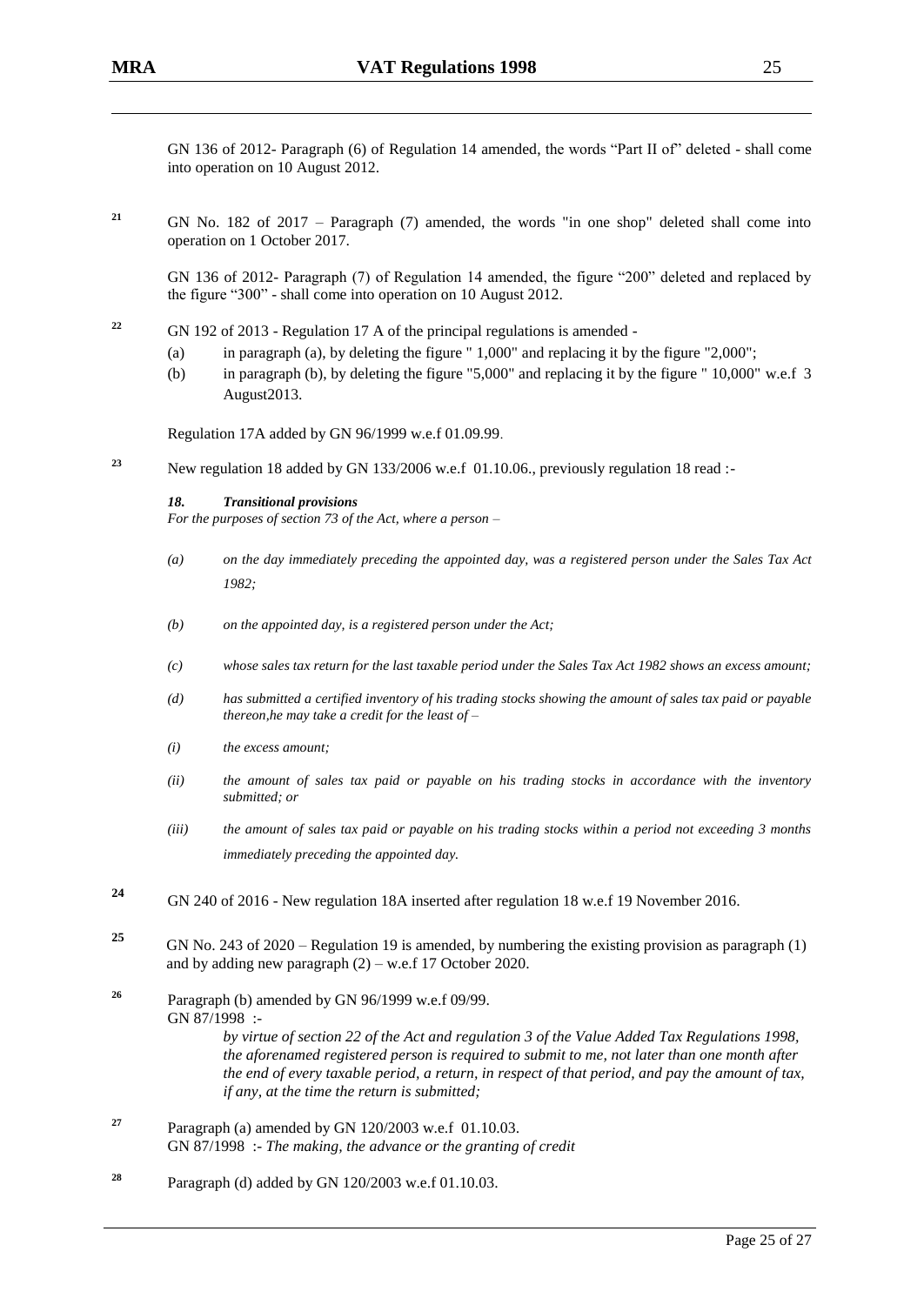29

**<sup>29</sup>** GN No. 243 of 2020 – The Seventh Schedule is revoked and replaced – shall be deemed to have come into operation on 21 December 2019.

#### **SEVENTH SCHEDULE**

#### *(regulation 14(6))*

| Administrative charges<br>for every refund | 2% of the value of the sales, exclusive of duty, excise duty and taxes, provided<br>that where the calculated amount - |                                                                                                                   |
|--------------------------------------------|------------------------------------------------------------------------------------------------------------------------|-------------------------------------------------------------------------------------------------------------------|
|                                            | (a)                                                                                                                    | does not exceed Rs 100, the administrative charge shall be<br><b>Rs</b> 100:                                      |
|                                            | (b)                                                                                                                    | exceeds Rs 100, the administrative charge shall be the calculated<br>amount or Rs 2,000, whichever is the lesser. |
|                                            |                                                                                                                        |                                                                                                                   |

GN 192 of 2013 –The Seventh Schedule revoked and replaced shall be deemed to have come into operation on 15 December 2012

#### **SEVENTH SCHEDULE**

*(regulation 14(6))*

#### **[***Part I***] Revoked**

#### **Part II**

Administrative charges … … … … Rs 225 for every refund.

Seventh Schedule deleted and replaced by GN 133/2006 w.e.f 01.10.06.

Seventh Schedule added by GN 18/2005.

#### **SEVENTH SCHEDULE**

(regulation 14(10))

Administrative Charges ………………………… 100 rupees for every refund.

GN 136 of 2012- The Seventh Schedule amended , the words "(regulation 14(4) and (6))" deleted and replaced by the words "(regulation 14(6))" - shall be deemed to have come into operation on 22 June 2012.

GN 136 of 2012- Part I of the Seventh Schedule revoked- shall be deemed to have come into operation on 22 June 2012.

#### **Part I**

- 1. Articles or jewellery of precious metal of a selling price exceeding 20,000 rupees per item.
- 2. Articles of natural or cultured pearls, precious or semi-precious stones (natural, synthetic or reconstructed) of a selling price exceeding 20,000 rupees per item.